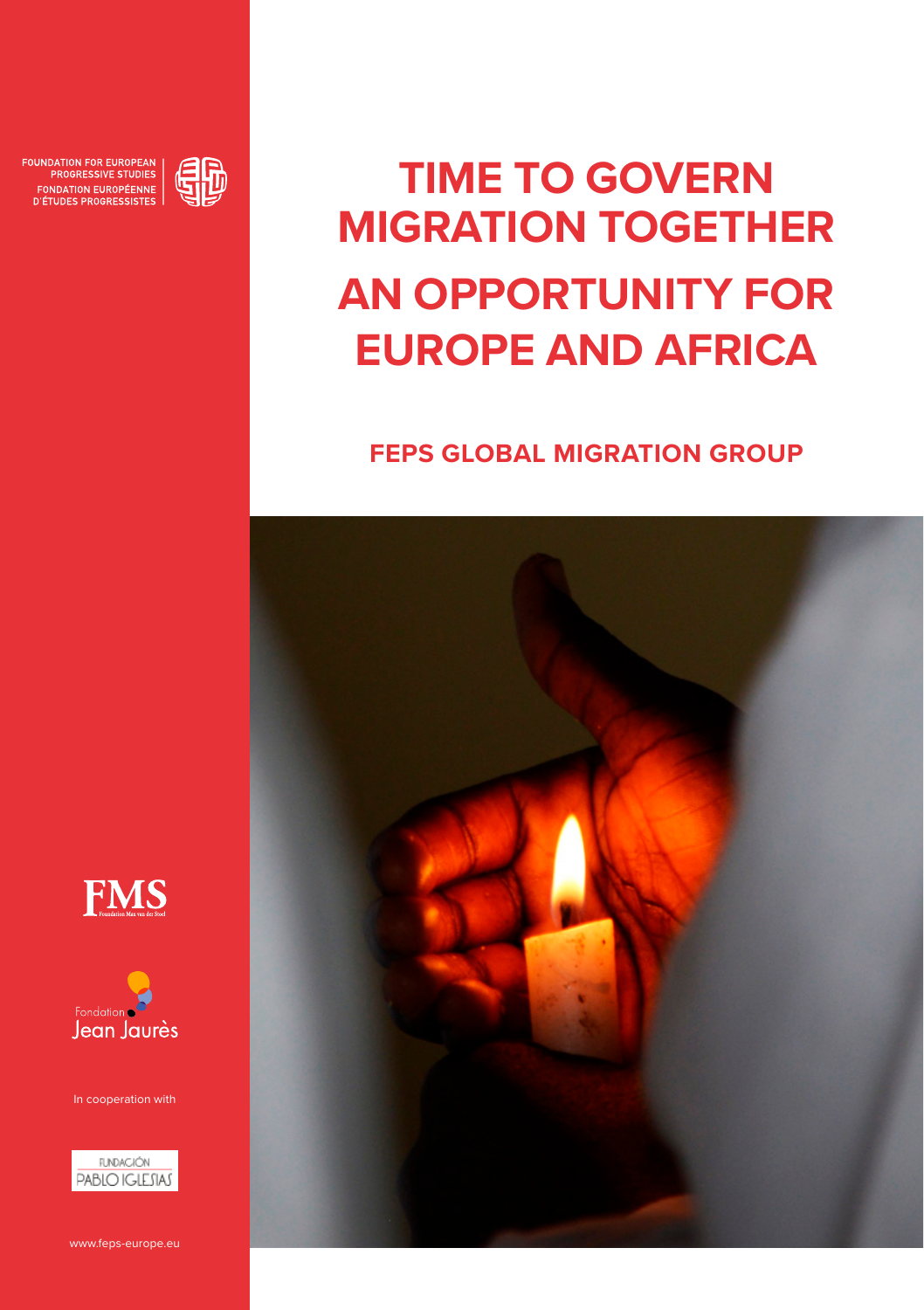Published by:

FOUNDATION FOR EUROPEAN PROGRESSIVE STUDIES FONDATION EUROPÉENNE D'ÉTUDES PROGRESSISTES







**FEPS - Foundation for European Progressive Studies** Rue Montoyer 40 – 1000 Brussels, Belgium

T: +32 2 234 69 00 Website: www.feps-europe.eu

**Foundation Max van der Stoel** Postbus 30204 – 2500 GE Den Haag, The Netherlands T: +31 70 5500 567 Website: www.foundationmaxvanderstoel.nl

**Fondation Jean Jaurès** 12 cité Malesherbes - 75 009 Paris, France T: +33 1 40 23 24 00 Website: www.jean-jaures.org

**Fundación Pablo Iglesias** Calle del Marqués del Riscal, 6 – Bajo 28010, Madrid, Spain T: +34 91 310 43 13 Website: www.fpabloiglesias.es

Copyright © 2020 by Foundation for European Progressive Studies, Fondation Max van der Stoel and Fondation Jean Jaurès

Edited by: Hedwig Giusto

English language editor: Nicole Robinson

This study was produced with the financial support of the European Parliament



Cover picture: Shutterstock Book layout: Triptyque sprl.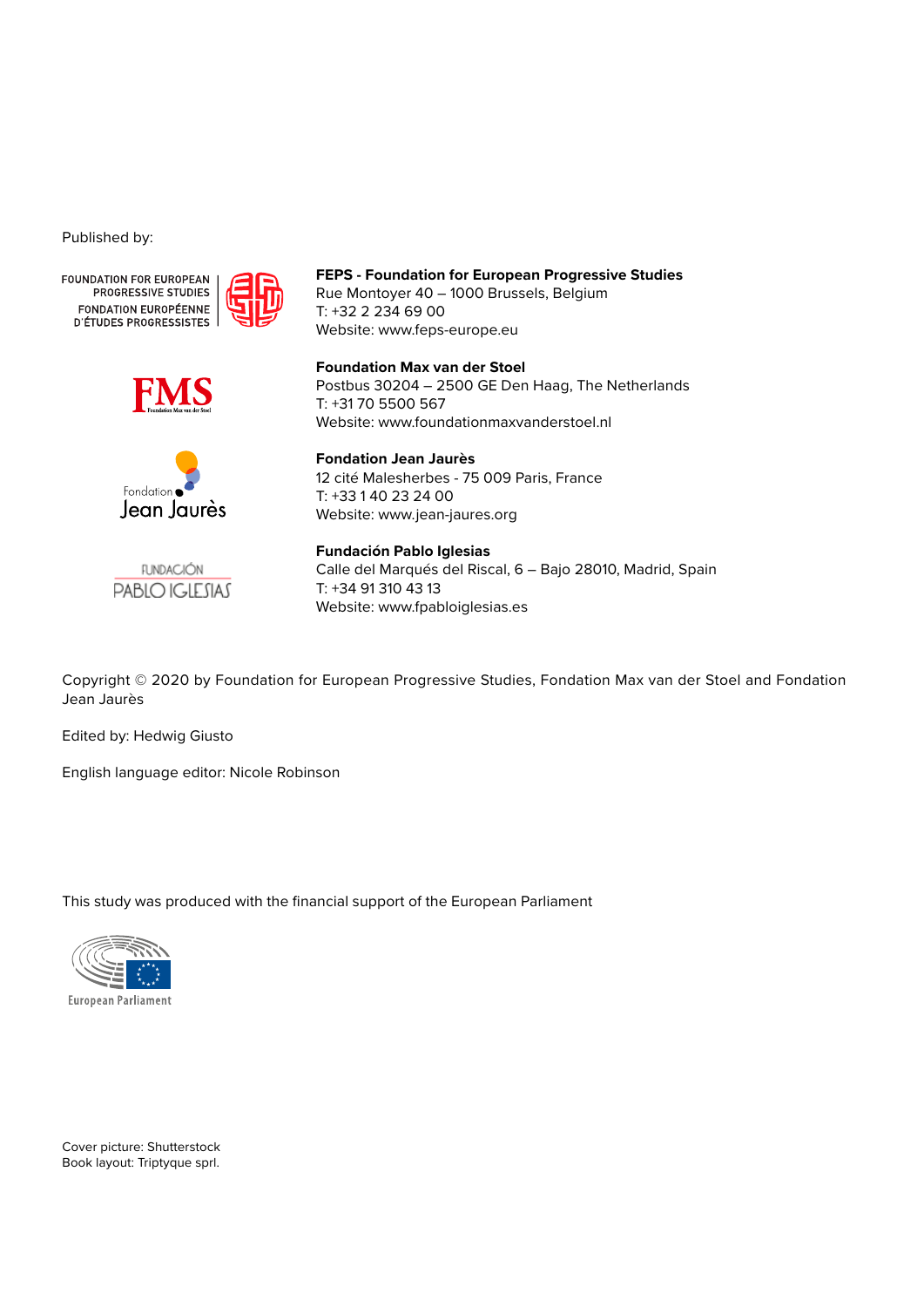

# **TIME TO GOVERN MIGRATION TOGETHER AN OPPORTUNITY FOR EUROPE AND AFRICA**

**FEPS GLOBAL MIGRATION GROUP**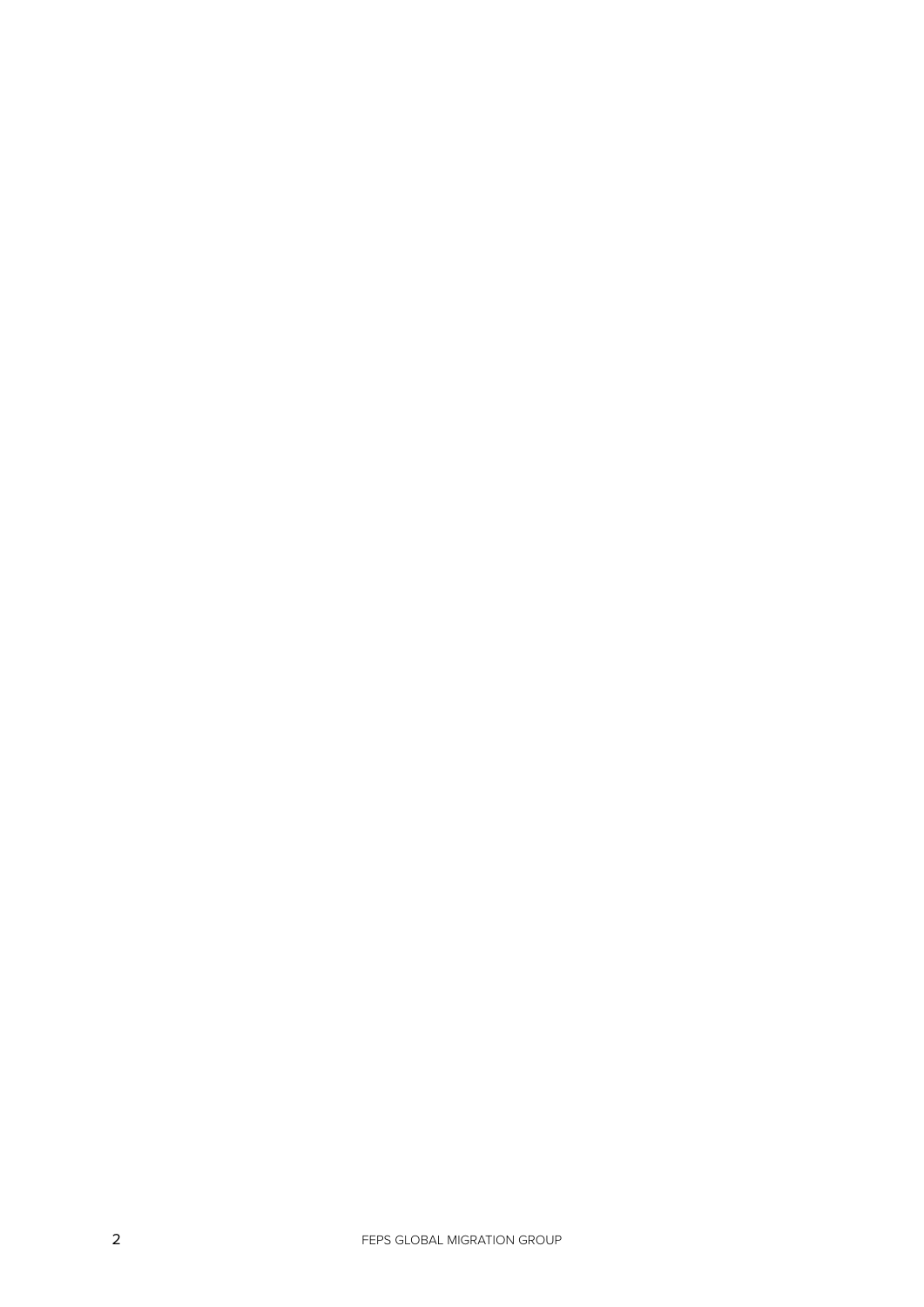

# **INTRODUCTION**

We are all living in a fast-changing global order. The traditional international points of reference of the European Union (and its member states) are shifting and the rise of new assertive international actors is testing Europe's capability to adjust and act as a single global player. Indeed, the EU is often defensive and reacts feebly to perceived threats and actual challenges, rather than positively shaping the transformations that are well under way within the region and at global level.

The EU's incapacity to find a bold common policy that goes beyond scant agreements based on the lowest common denominator amongst its member states, or to resist the temptation to become inward-looking and to close in on itself, is particularly evident in its approach to migration. This – especially in the wake of the so-called 'refugee and migration crisis' – has, in fact, been approached with a securitarian and resistant attitude, resulting in a migration policy that is unbalanced towards the main goal of curtailing arrivals and of increasing returns, that is overzealous in strengthening border controls, and that is committed to the sacrosanct fight against smugglers and traffickers, and to the attempts to tackle the so-called root causes of migration. These efforts largely outweigh the pursuit of the safe and orderly management of people's transnational mobility.

This short-sighted political approach, coupled with growing extremist and xenophobic trends across Europe, has also exacerbated the propensity for the dehumanisation and/or criminalisation of migrants who try to cross European borders without a proper document, and it often turns them into the scapegoats of current social and economic problems. Whatever the migrants' origin, personal history and reasons for leaving their countries, they are mostly seen as mere numbers by a somewhat hostile European public and its governments; in addition, when migrants are not seen as threats to security, they are often portrayed as invaders of lands, cultures and identities. What is all too often overlooked is the fact that migrants are mostly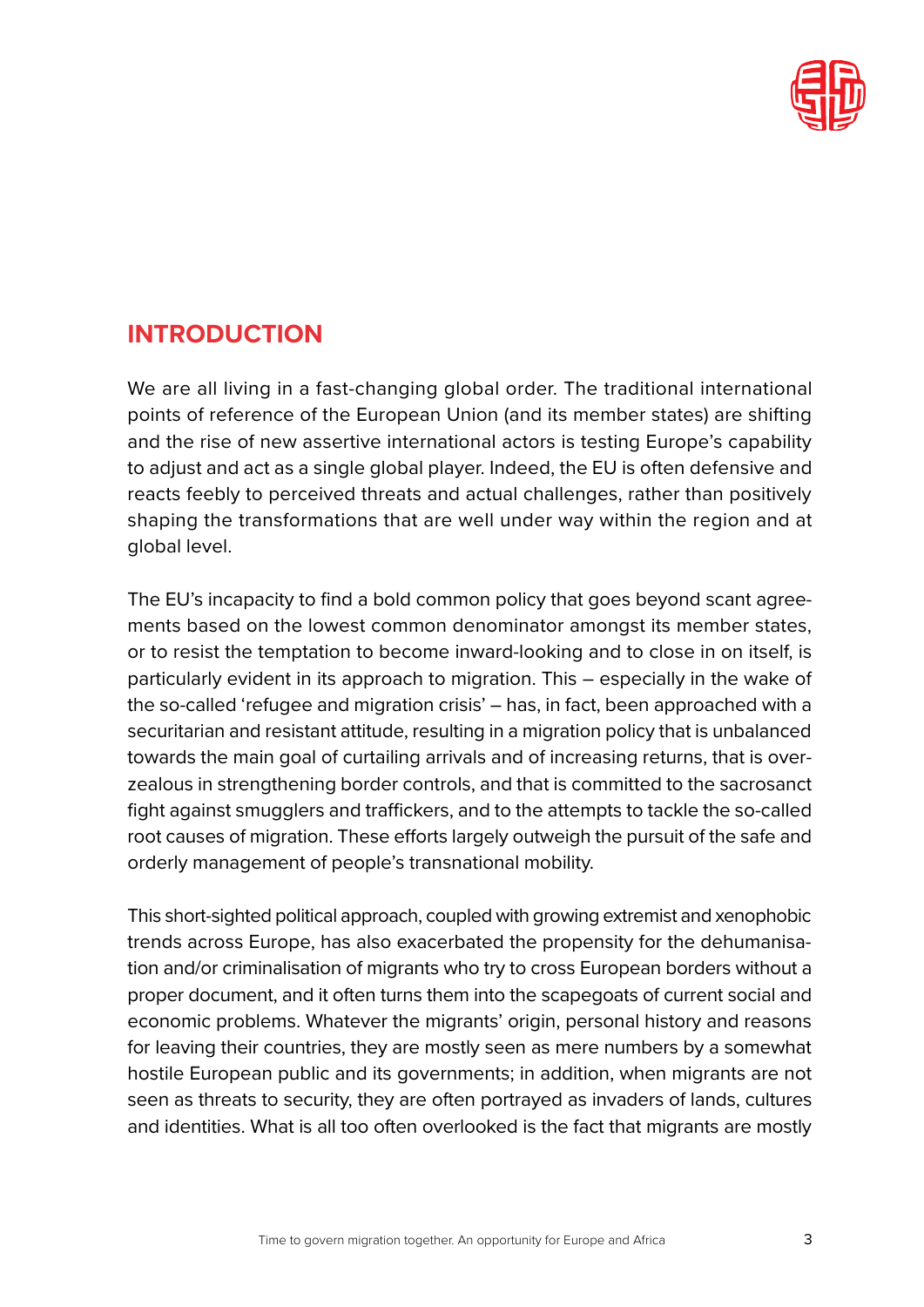vulnerable human beings in legitimate search of a decent and safe life, who could actively contribute to Europe's prosperity if they were welcomed and integrated.

A significant, but not overwhelming,<sup>1</sup> number of people arriving in Europe come from Africa.<sup>2</sup> However, the figures are often perceived as higher than they actually are.3 We must be honest in saying that these arrivals may be 'more noticeable' because of the misconceptions and prejudices that all too often accompany the 'foreigner'. It is a fact, however, that migration from Africa is expected to increase in the coming years, for two essential reasons: Africa is today the poorest continent in the world, and at the same time has the highest rate of population growth (these two facts are strictly interdependent).

Demographic projections in Europe and Africa for the coming decades are indeed to a certain extent specular. On one continent there is a steady decline and ageing of the (working) population and, on the other, there is a dramatic increase in the youngest population. These data simply put could lead to the simplistic assumption that – as in a system of communicating vessels – what we have to expect for the future is a massive economic, humanitarian and migratory challenge that will stream from Africa to Europe and that might easily turn into a security issue. Misinterpretation of the numbers and a lack of contextualisation of the data can easily be exploited to raise uncontrolled and unfounded fears of an 'invasion'. Indeed, this misinterpretation is already feeding myths, such as the so-called 'replacement theory'. On the other hand, the lack of appropriate policies based on a comprehensive approach and on cooperation at regional (continental) and global level could indeed turn a manageable reality and the potential rise of

<sup>1</sup> The number of migrants leaving Asia is almost three times higher than that of those leaving Africa. More specifically, the number of Asian migrants reaching Europe is twice as high as the number of African migrants reaching Europe (www.migrationdataportal.org).

<sup>2</sup> According to the IOM's *World Migration Report 2020* in 2019, 10.6 million African-born migrants resided in Europe (out of over 82 million international migrants, and out of 38 million non-European migrants). Note that these data refer to the European continent as a whole and not just to the EU (https://publications.iom.int/books/world-migration-report-2020).

<sup>3</sup> In general, European citizens tend to overestimate "the percentage of immigrants as a proportion of the population, in several cases by a significant margin". On average, in 2017, the proportion of immigrants in the EU28 population estimated by EU citizens was 16.7%, while according to Eurostat the actual proportion was 7.2%. It must be underlined that "there are significant differences in the extent to which this figure is overestimated" between the EU member states. Special Eurobarometer 469. Integration of Migrants in the European Unio (https://ec.europa.eu/home-affairs/news results-special-eurobarometer-integration-immigrants-european-union\_en).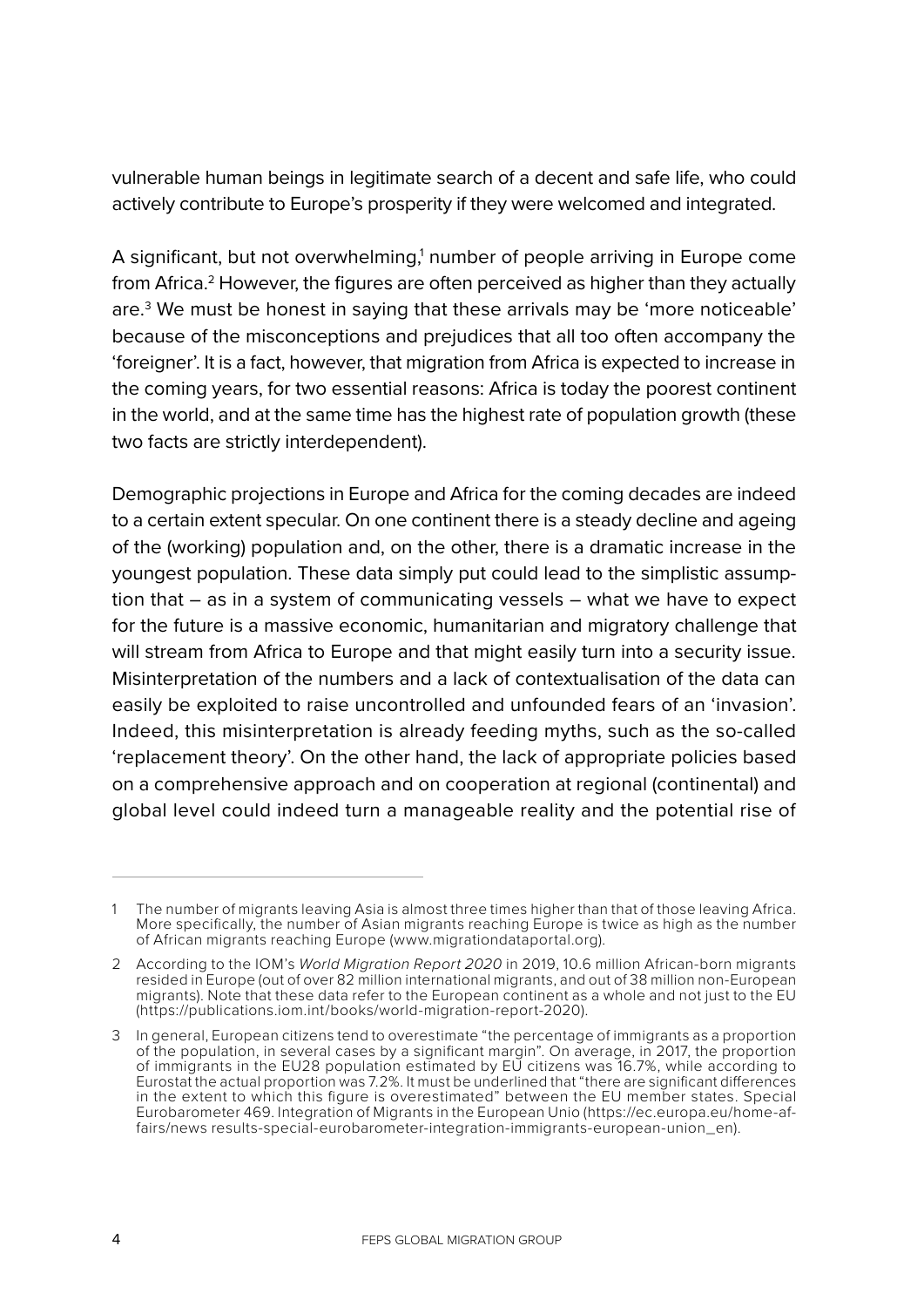

African international migration into another series of humanitarian, social and political predicaments.

Meanwhile, arrivals of irregular migrants in Europe have returned to their lowest level since 20134 – a weak trend that could (and will) be reversed at any moment, given the persistent instability in Libya, renewed tensions in the Middle East, and other 'ungovernable' factors, such as climate change-driven environmental disasters. Yet, **the sense of urgency that has characterised the last few years is now fading**. Some might interpret this as a positive development, because it allows migration to be seen less as an emergency and more as an enduring phenomenon. On the other hand, it could mistakenly lead to a waning interest from European and national policymakers to introduce and implement broad, common, long-term and effective management of migration. Reaching an agreement on such a divisive topic will be extremely difficult and many policymakers may be inclined to sidestep or wait for more favourable conditions. The result could be the indefinite postponement (in spite of the new European Commission's good intentions) of badly needed initiatives to relaunch the reform of the asylum system and the development of a truly European migration policy.

As the FEPS Global Migration Group wrote in its 2018 paper "Prioritising people: A progressive narrative for migration", if migration is to be understood "as a structural and ordinary feature of our contemporary world (…) even though it may be reaching unprecedented levels in the present global context for a variety of enduring reasons", and not "as an emergency calling simply for short-term measures", then "(…) temporary, simplistic, short-term and narrow policy responses, not only will not 'solve the problem', but will likely make the consequences of mismanagement more severe".5 Moving from this premiss and from the general reflections on a progressive approach to the management of migration, as proposed in its previous essay, and against the backdrop of a fast-changing world order that calls for more assertive and resolute European actions to strengthen the external as well

<sup>4</sup> Frontex (2020), *Irregular migration into EU at lowest level since 2013*, 20 January (https://frontex. europa.eu/media-centre/news-release/ flash-report-irregular-migration-into-eu-at-lowest-level-since-2013-n5pHiA).

<sup>5</sup> FEPS Global Migration Group (2018), *Prioritising people: A progressive narrative for migration*, Brussels (https://www.feps-europe.eu/component/attachments/attachments. html?task=attachment&id=139).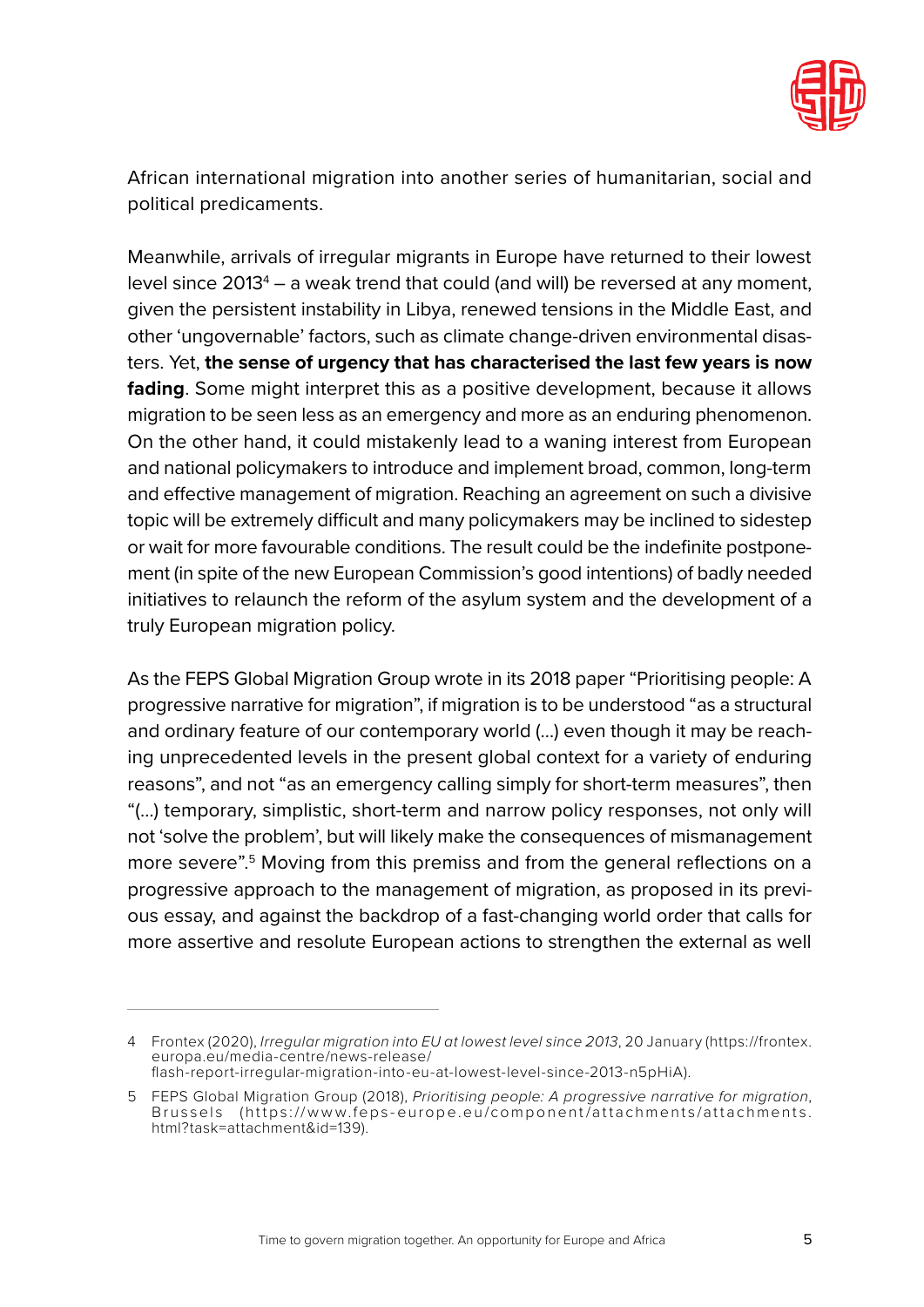as internal projection of the EU, the FEPS Global Migration Group now advocates a few concrete policies aimed at: **increasing and strengthening orderly regular migration routes**; **better framing relations with both African countries and African regional organisations** in the field of migration management as well as development; and **converging fair and non-discriminatory standards and procedures in EU labour markets** which put people centre stage. All these proposals would also be in line with the principles and guidelines of the Global Compact for Migration, which the FEPS Global Migration Group endorsed and supported in its previous paper and in the conference "UNited for a different migration", held in New York in September 2018. The goal is to formulate more concrete policy proposals for Europe in its dealing with the continuous, unstoppable and 'physiological' movements of people across countries and continents, and above all between Africa and Europe. The proposals aim at the respect and protection of these people's human rights and human dignity. At the same time, such policies would contribute to the development of African countries and would strengthen the European integration process. Our aim is not to be praised for the invention of new and original policies. Instead, we aim at promoting the adoption and enforcement of badly needed policies that still await the courageous political leadership to convince our societies of this need.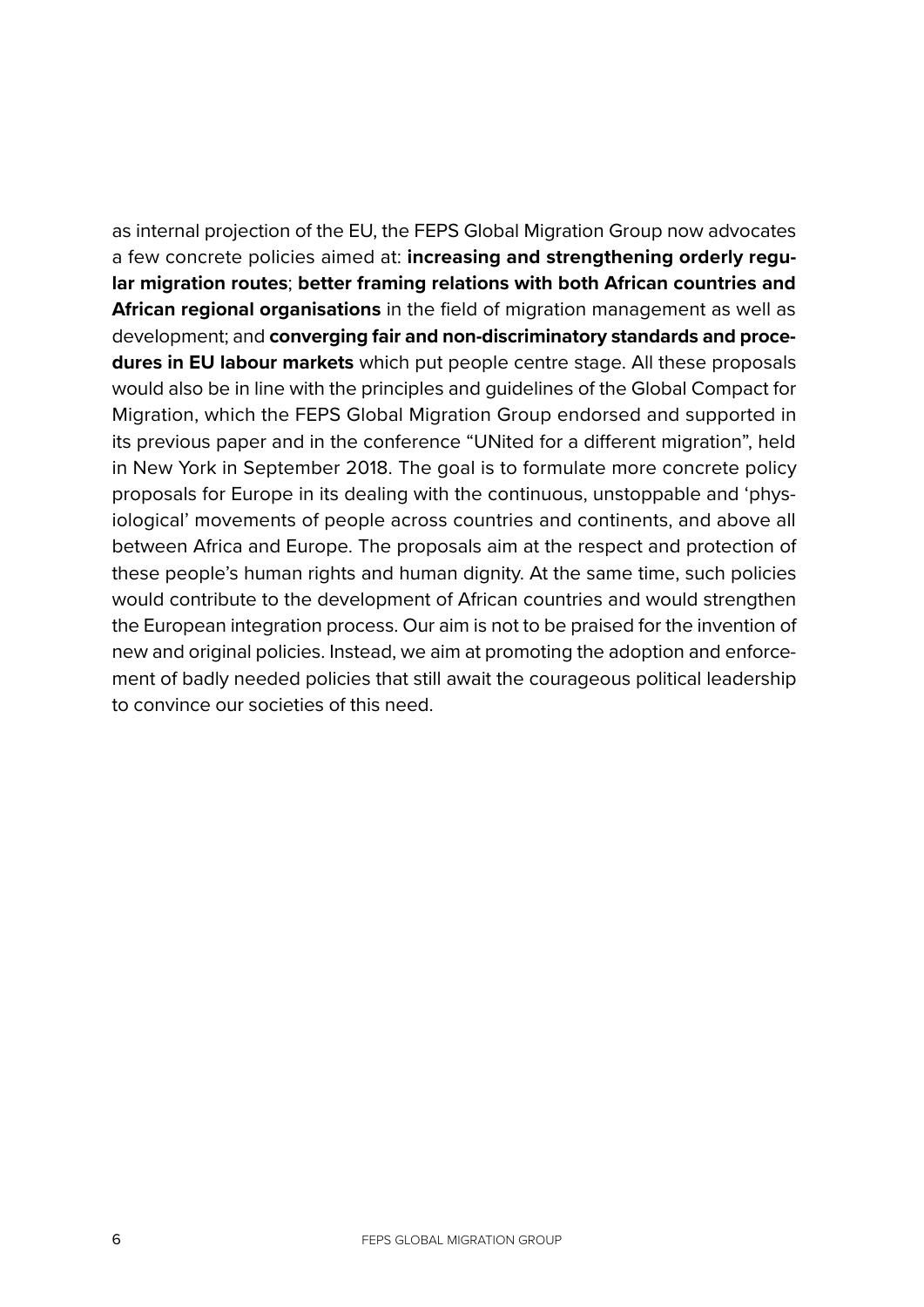

# **1. THE CONTEXT**

To better regulate relations between countries of origin, transit and destination, it is necessary to recognise the economic and social framework within which such relations currently exist. Africa and Europe are close neighbours, and circumstances and events in the former necessarily affect the latter, and vice versa. The European Union cannot consider itself distant from developments of all natures that unfold on the African continent. Nor can it truly believe that – as some European leaders advocate loudly – closing borders and ports to prevent immigration is (besides any moral judgement on such measures) a serious and feasible option in the face of mutually changing demographics and social and economic conditions. Rather, the EU should, above all, seriously acknowledge the considerable opportunities that well-managed migration offers to both sending and receiving countries.

# *The demographic factor*

Population growth projections indicate that the population of Africa will grow substantially by 2050.<sup>6</sup> However, doubts are being raised by authoritative sources as to whether such data should be treated cautiously. Africa is, from a demographic point of view, not a homogenous continent.7 Fertility rates vary substantially from region to region (from the extremely high levels of the Sahel to the levels of some

<sup>6</sup> Predictions place the continent's population between 1.9 and 2.4 billion in 2050. According to the United Nations forecast: "More than half of global population growth between now and 2050 is expected to occur in Africa (…) Regardless of the uncertainty surrounding future trends in fertility in Africa, the large number of young people currently on the continent, who will reach adulthood in the coming years and have children of their own, ensures that the region will play a central role in shaping the size and distribution of world's population over the coming decades." (https://www. un.org/en/sections/issues-depth/population/index.html).

<sup>7 &</sup>quot;It is important to note that the largest proportional changes from 2009 to 2019 occurred in countries with relatively smaller populations (…). Africa's most populous countries – Nigeria, Ethiopia and Egypt – are not among the top 20. However, all three countries also experienced increases in their population". Also, population growth at national level is influenced by international migration within Africa. IOM, *World Migration Report 2020*.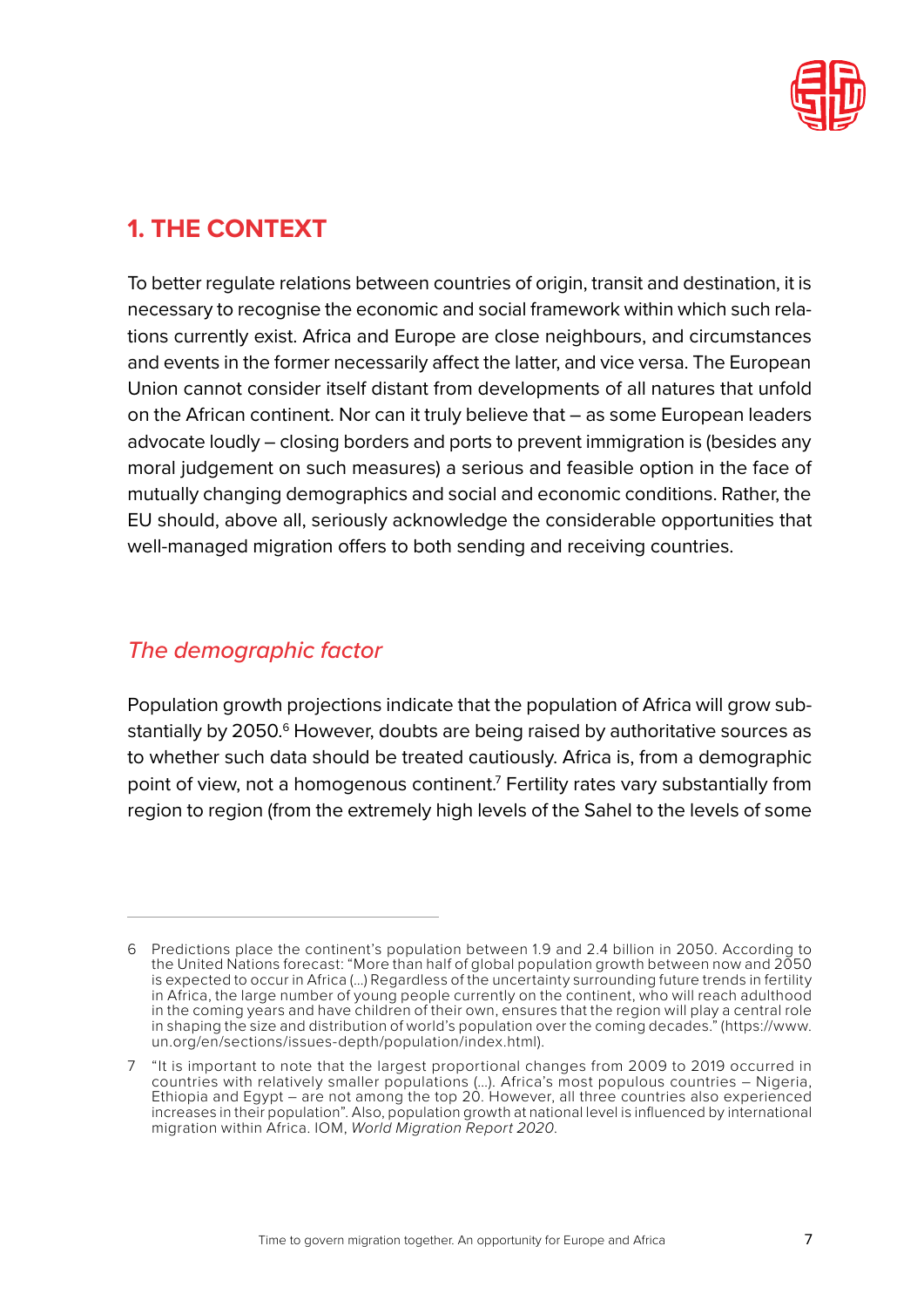North African countries,<sup>8</sup> which resemble instead the rates reached by Europe in the 1950s). Moreover, there are reasons to believe that the demographic transition – the shift from high birth rates and high infant death rates to low birth rates that occurs with improved access to education and with technological and economic development – may indeed take place much more rapidly in some African countries,<sup>9</sup> as a consequence of urbanisation and women's education, than has happened in Europe, where the decline in fertility occurred over a very long period of time.10 Yet, **the control of the demographic variable depends on the reduction of poverty and increased access to education**, which are conditioned by other social and economic policies, and by relations between Europe and Africa.

As for poverty, in the presence of high population growth, economic growth must create sufficient decent jobs to absorb the growing labour supply. Here it is noteworthy that the percentage of poor people in Africa out of the total population decreased from 45% to 35% between 1990 and 2013. Yet at the same time, the absolute number of poor increased from 280 to 395 million people.<sup>11</sup>

#### *Intra-African mobility*

Another crucial element to be considered is that intra-African migration represents the largest bulk of transnational mobility on the continent. More than half of African international migrants live in another African country, and international migration

<sup>8</sup> The current fertility rate is 2.37 in Morocco, 2.16 in Tunisia, and 2.19 in Libya. It is higher in Algeria  $(2.94)$  and Egypt  $(3.25)$ .

<sup>9</sup> For example, between 1975 and 2019, Kenya's fertility rate plunged from 8 to 3.5 births per woman.

<sup>10</sup> A sensibly different theory is proposed, for example, in D. Bricker and J. Ibbitson (2019), *Empty Planet. The shock of Global Population Decline*, Penguin Random House; or by the International Institute for Applied System Analysis, according to which, "achieving the SDGs would lead to population growth below even the lower bound of recent UN probabilistic population projections" (https://www.iiasa.ac.at/web/home/about/news/161129-sdg-pnas.html).

<sup>11</sup> M. Zupi (2019), "Sviluppo sostenibile, democrazia e migrazioni in Africa", in P. Mazzetti and S. Ceschi (eds.), *Ripartire dall'Africa. Esperienze e iniziative di migrazione e di co-sviluppo*, Rome: Donzelli Editore.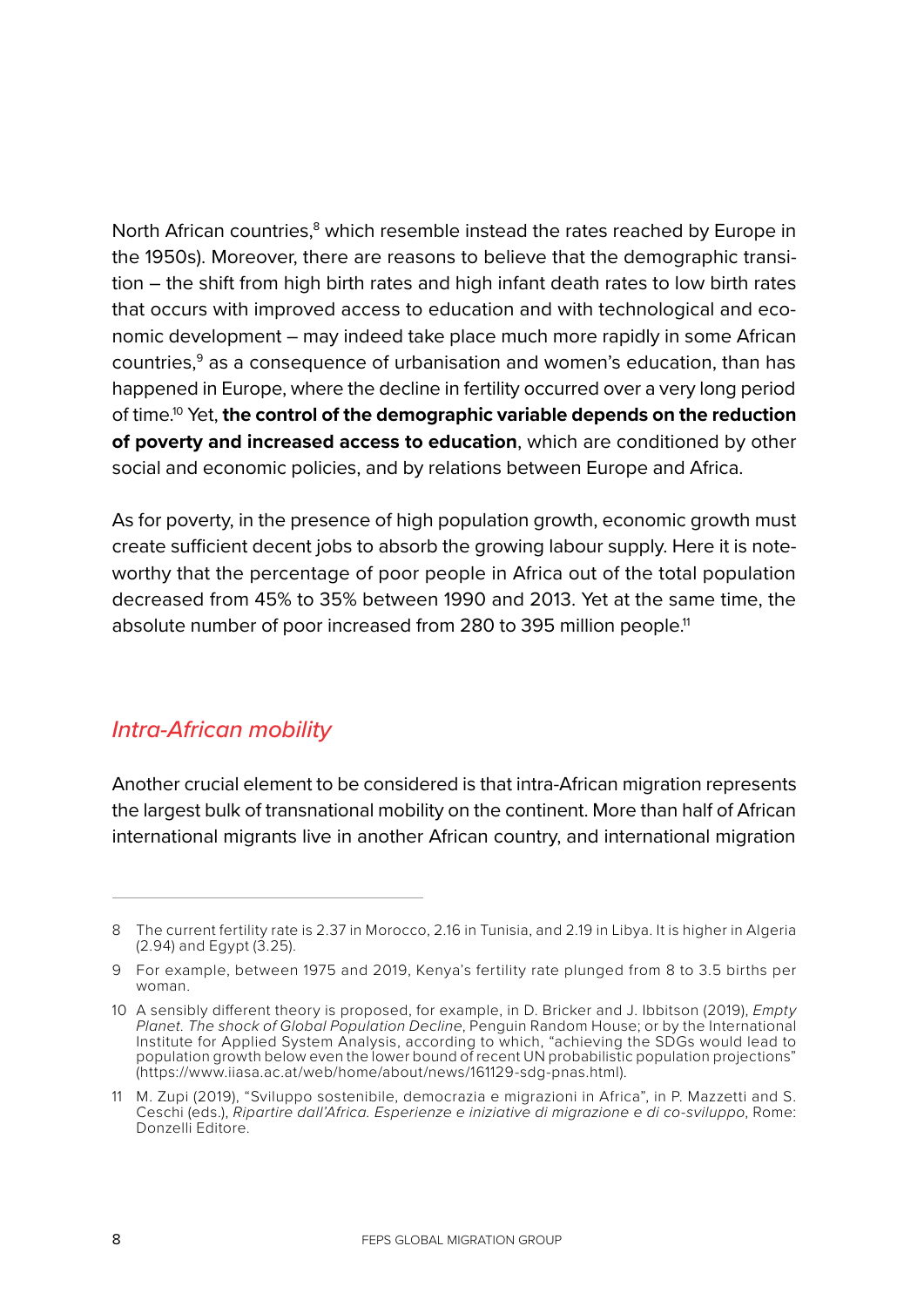

within the region has increased significantly since 2000.<sup>12</sup> Poor peasants driven from their farms by civil wars, famines or other 'push-factors' do not go further than the next border: from Darfur to Eastern Chad, from Somalia to Kenya. This dynamic should be more widely broadcast to reassure concerned European citizens and to challenge xenophobic narratives. Indeed, it should always be taken into consideration when devising agreements that contain migration clauses with any African country – as will later be discussed at length.

# *Socio-economic imbalances*

Economic and commercial imbalances between the 'North' and the 'Global South' are among the most important sources of the crisis in the countries of the South. Europe has strong economic, trade and political relations with these countries and is connected to them by numerous kinds of agreements, as well as cultural and historical ties.

Migration is not merely the product of individual or family decisions, but is also driven by wider economic and social factors. It is a phenomenon embedded in a set of socio-economic networks and transnational relations. In fact, **massive scale migrations are fundamentally determined by the contradictory and disorderly dynamics of uneven development across the planet**, between North and South, between Europe and Africa.

Against this backdrop, migration can also be seen as a 'compulsive displacement'. Contemporary migration patterns are the result of a highly unbalanced socio-economic order in which **domination and wealth concentration strategies contribute to the deprivation of the production and support means from large segments of the population, forcing massive contingents of people to sell their labour** 

<sup>12 &</sup>quot;(…) in 2019, over 21 million Africans were living in another African country, a significant increase from 2015, when around 18.5 million Africans were estimated to be living within the region. The number of Africans living in different regions also grew during the same period, from around 17 million in 2015 to nearly 19 million in 2019". IOM, *World Migration Report 2020*.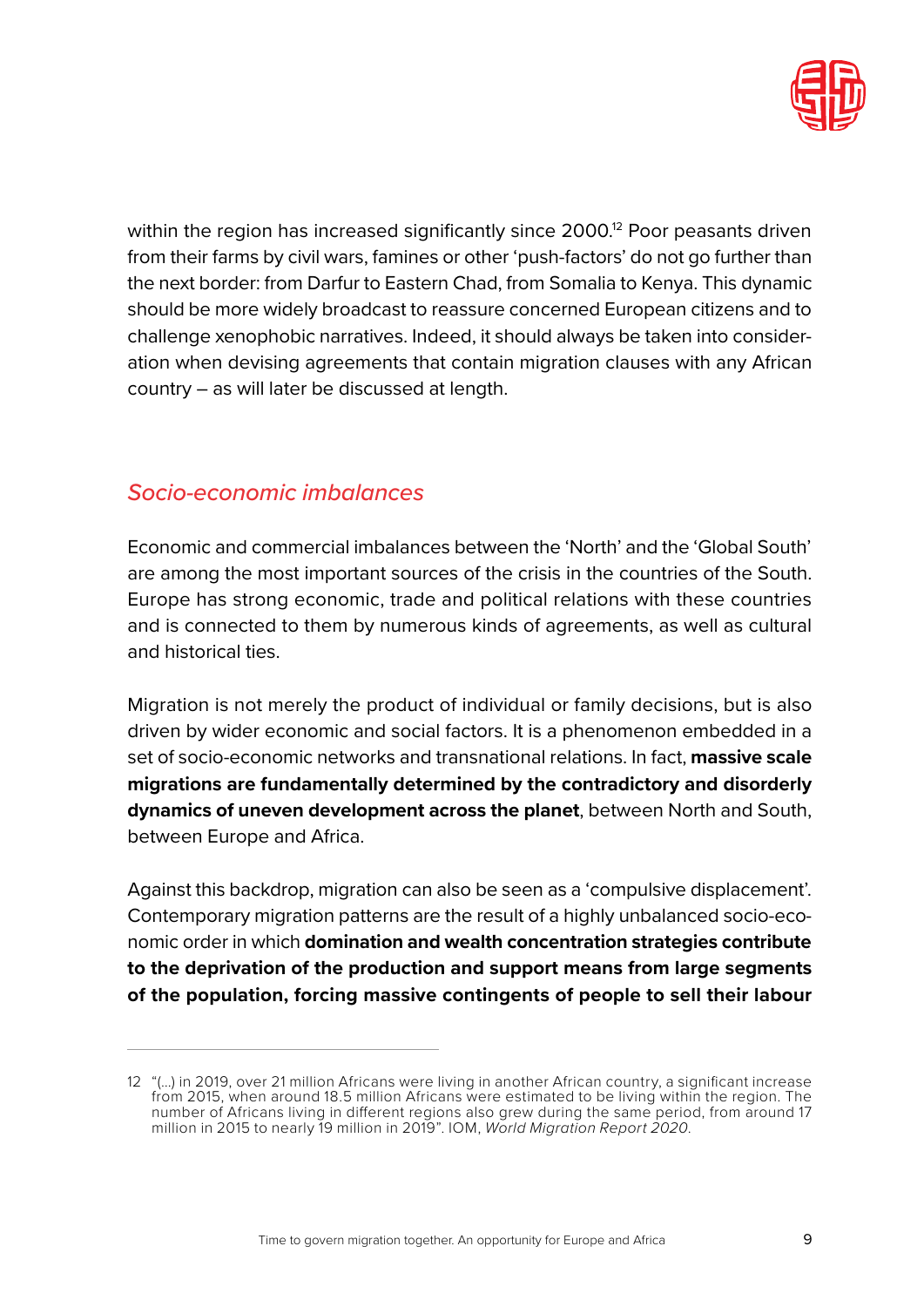**power both nationally and internationally**. It follows that growing restrictions on the mobility of the migrant workforce determine its depreciation, and increase its vulnerability, precariousness and exploitation.

In this context, **migrants often become cheap labour merchandise**, a disposable population that unwillingly contributes to preserving the existing dynamics of accumulation. The more vulnerable migrants become, the more their employers benefit. Increasing social exclusion leads to increased profits and fiscal gains for both employers and host governments. In social terms the outcome demeans migrants, and further jeopardises their social, political and human rights.

# *The development/migration nexus*

Reducing the above-mentioned imbalances is therefore to be considered a primary goal, firstly in itself and secondly as a way to govern migration better. Yet the question of the nexus between migration and development needs still to be more closely investigated in its wider complexity and multidimensionality. The little space offered by these pages is not enough to do justice to an issue that deserves a much broader and deeper analysis. Nor is it enough to understand better how the two processes entwine and mutually affect each other. Here we simply wish to underline some key elements of this relationship, and in particular the assumption that migration contributes to development in places and nations of origin. Very often remittances sent by international migrants are believed to have a positive effect on the development of the countries and regions they have left. In fact, "migrants' remittances exceed the value of all overseas development aid combined", even if their real net contribution to growth is difficult to evaluate.13 However, other forms of contribution by the diasporas to the communities of origin, such as so-called ideational and social remittances deserve more atten-

<sup>13</sup> G. Giovannetti and M. Lanati (2016), "Migration and development. A focus on Africa" in A. Triandafyllidou (ed.), *Routledge handbook of immigration and refugee studies*, New York: Routledge, p. 236 and 238.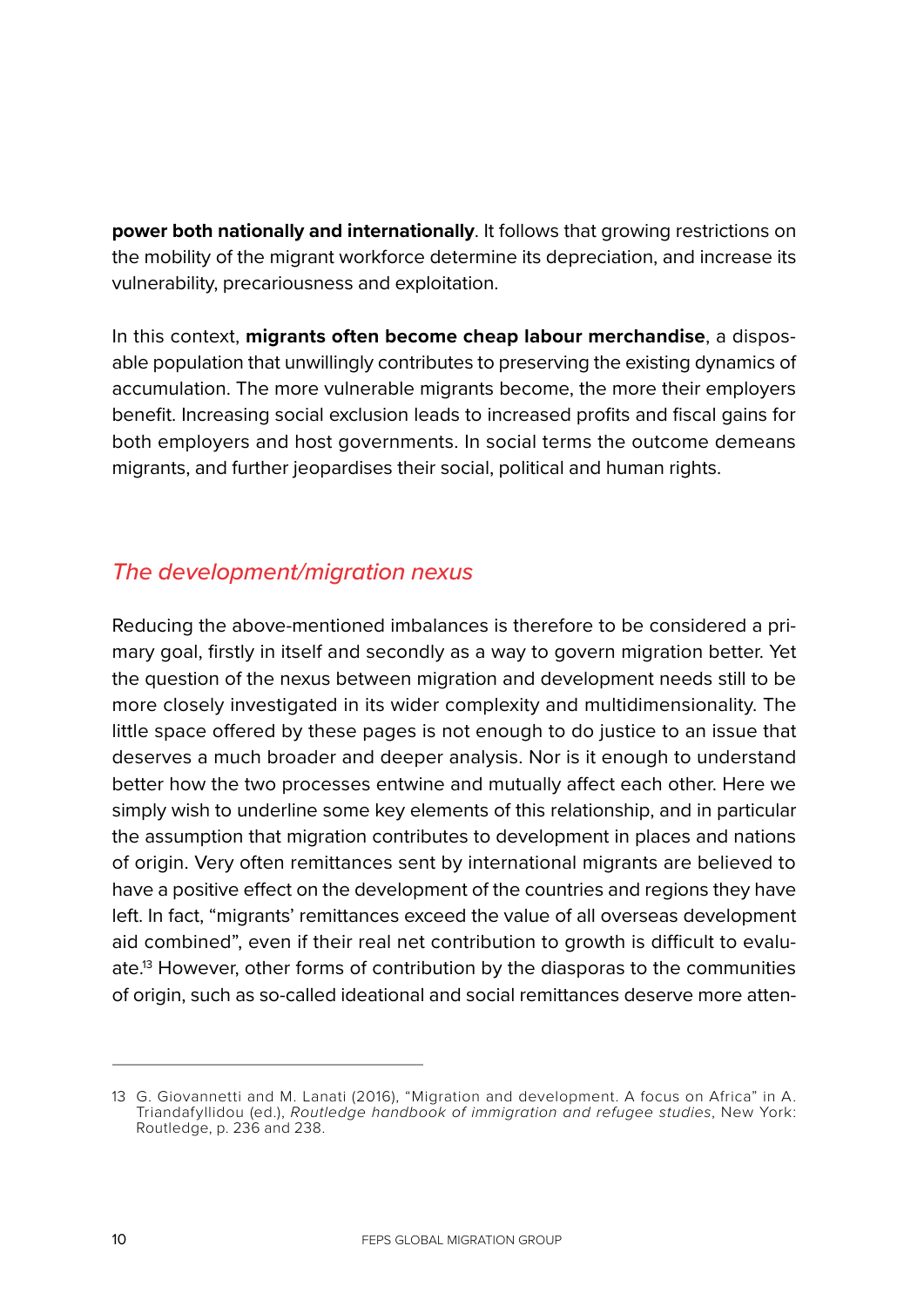

tion. Moreover, the link between migration and development is predominantly understood as a one-way scheme in which remittances play a role, while other social concerns associated with development are overlooked or even ignored. It is generally assumed that a 'free' global market – which enables an outrageous concentration and centralisation of capital in a handful of multinational corporations that control and regulate the global market – will operate as an exhaustible source of economic growth.

This implausible line of thought rigidly ignores other aspects of the relationship between migration and development, such as the harsh living and working conditions experienced by migrants in transit and receiving societies, as well as the high socio-economic costs that migration imposes on sending countries. It also fails to appreciate the contribution that newcomers make to hosting societies. Furthermore, it places the burden on migrants, expecting that "some of the most exploited workers in the world can make up for the failure of mainstream development policies".14

This one-sided approach is reflected in the contrasting perception of migrants in the countries of origin and those of destination. In the former, they are portrayed as national heroes (partly with the opportunistic intent of ensuring the flow of remittances). While migrants must meet the excessive expectations of their communities of origin, in the countries of destination they are depicted as a burden and, at times, as a negative and 'polluting' influence on culture and identity. One – more or less intentional – consequence of this stigmatisation is to perpetuate social exclusion, which leads to vulnerability and the exploitation by employers of a cheap and disposable labour supply.

These observations of the links between migration and the socio-economic imbalances that exist between North and South underline how **contemporary migration is linked to development-related problems intrinsic to the neoliberal global order**. Only a deeper understanding of the fundamental flaws of the neoliberal

<sup>14</sup> S. Castle and R. Delgado-Wise (2008), *Migration and development. Perspectives from the South*, IOM, Geneva.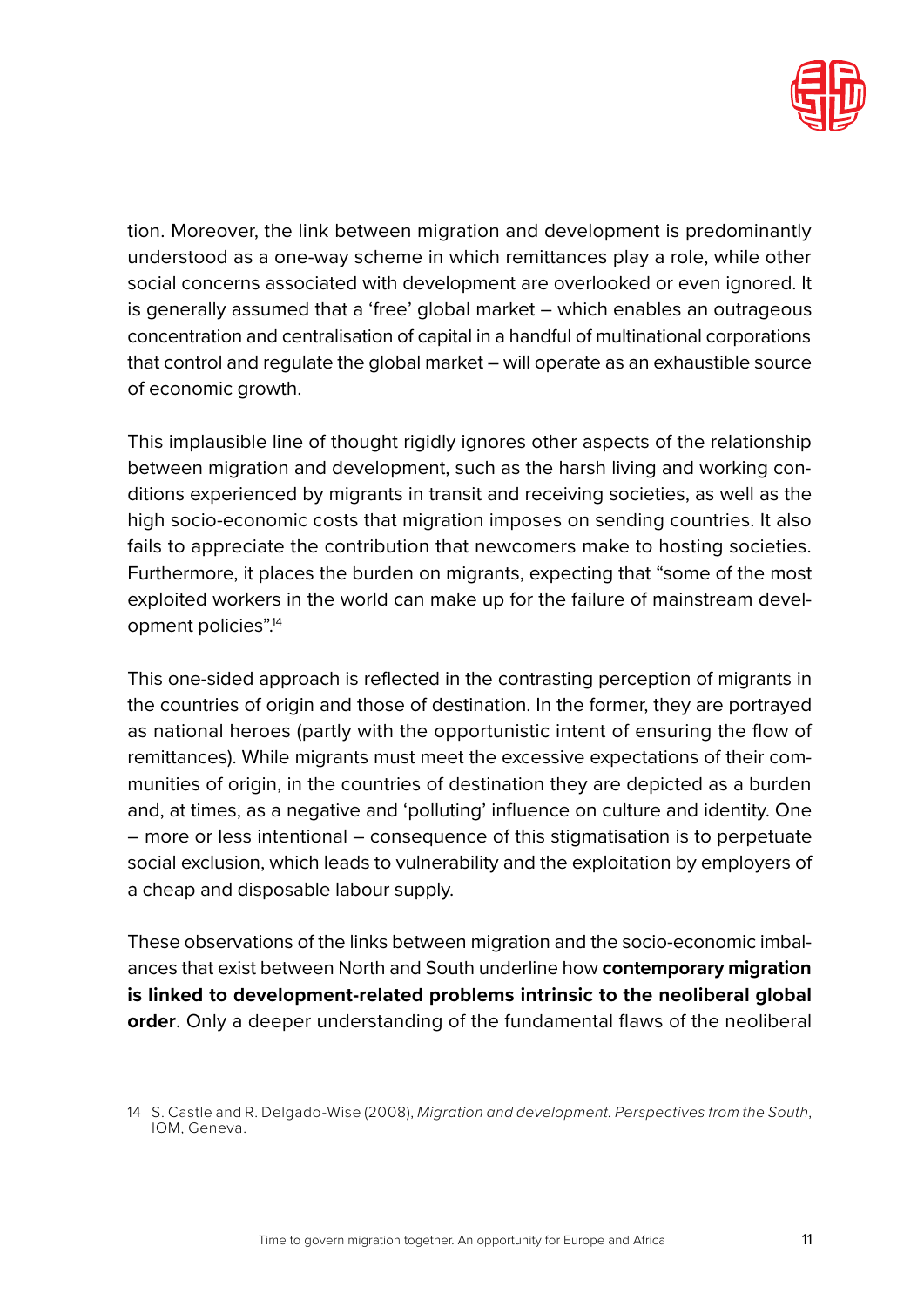system, and the nature of the imbalances between North and South, as well as the impact of these imbalances on migration intentions and dynamics, combined with a deep analysis of how the existing range of mechanisms and policies affect migration flows, can help produce sustainable and progressive governance policies for humane, effective and sustainable transcontinental human mobility between Africa and Europe.

# *The demographic factor in Europe*

Before looking at the mechanisms in place in the relations between Africa and Europe with regard to migration, it is useful to understand Europe's future demographic projections to see how current migration contributes to these forecasts and what impact it will have in the future. Data on Europe's ageing population, on the decline of its workforce, on its economic 'need' for migrants, and on the sustainability of European welfare and pension systems do not have any real positive effect on the European public's attitude towards migrants and migration. In reality, the opposite is more palpable, as the fear of cultural shifts due to an increased foreign share in the European population often outweigh any consideration of social and economic benefits.

According to the Population Division of the UN, nine of the EU member states are facing a demographic decline. Interestingly, they are all countries located on Europe's southern or eastern border.<sup>15</sup> Fifteen are experiencing a stationary or moderately positive demographic trend,<sup>16</sup> while two of the remaining countries

<sup>15</sup> In descending order of demographic decline: Italy, Poland, Hungary, Portugal, Greece, Romania, Bulgaria, Latvia and Lithuania. The last two of these countries are experiencing a population reduction level greater than 1%.

<sup>16</sup> In descending order: Austria, Sweden, the United Kingdom, Belgium, Germany, Malta, Denmark, France, the Netherlands, the Czech Republic, Estonia, Slovakia, Slovenia and Spain. In those with a "moderately positive" demographic trend (Austria, Sweden and the UK), population growth could mainly be attributed to gains from international migration.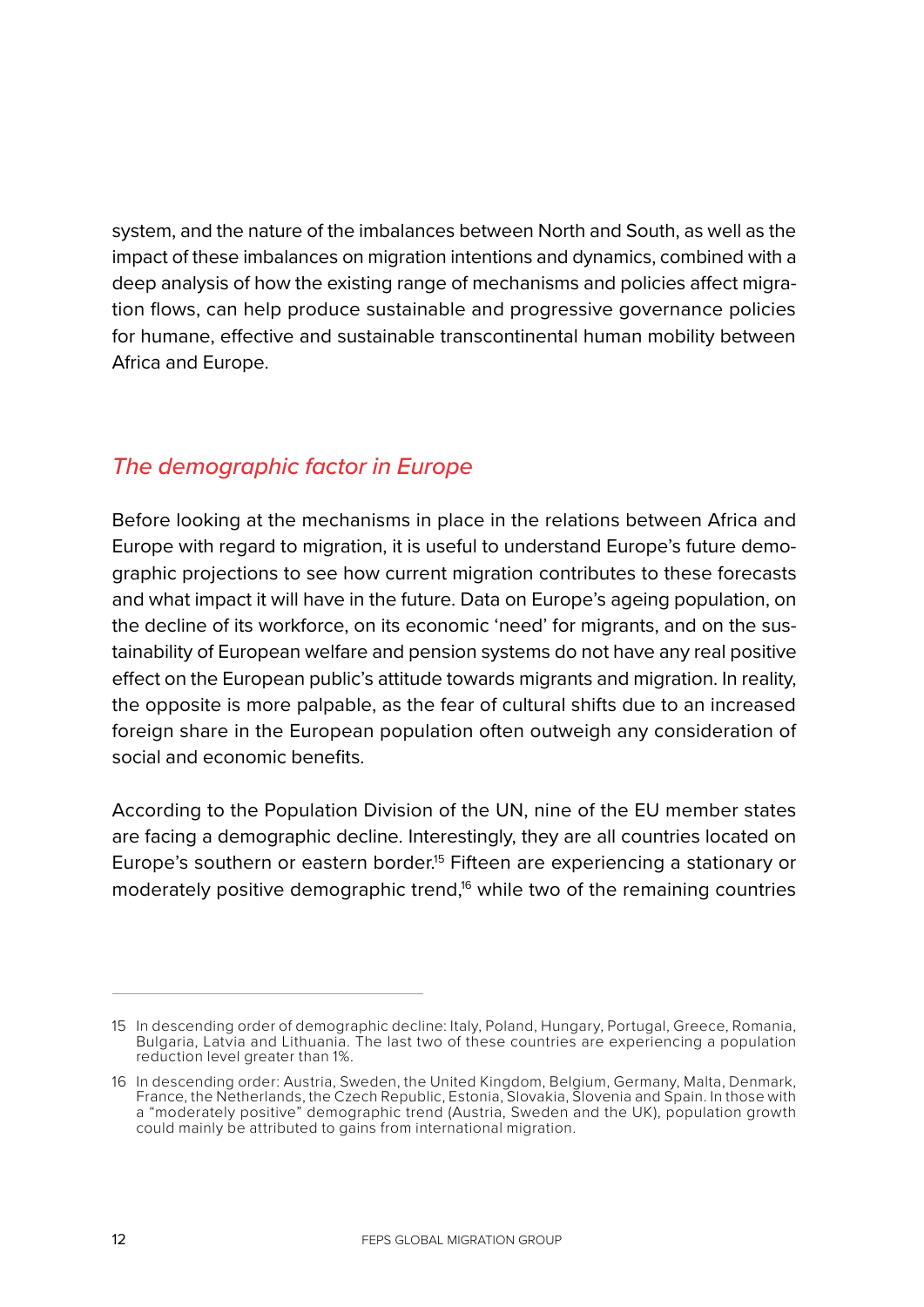

(Ireland and Luxembourg) have an average annual growth rate above 1%.17 In general, fertility rates are higher in northern and western Europe and low, or very low, in southern and eastern Europe.

**In Europe the demographic trend is characterised by very slow population growth that is expected to decline in the next decade**. The age structure will also change substantially, with the share of people aged 65 years or older increasing from 19% to 30% by 2050.18

Migration has also become a key structural component of these demographic dynamics, i.e. migrants are replacing a percentage of natural population growth. Nevertheless, this replacement will not be sufficient to reverse Europe's declining population trends, nor to help Europe maintain its demographic weight in the world (which is expected to drop from the current 7% to 4.8% in 2050). In this critical demographic transition, the EU cannot ignore the relevant contribution that can be made by migration to its population trends.<sup>19</sup>

Yet, migration is to some extent already compensating for the shrinking domestic workforce in European countries and indeed seems to offer, at least in some measure, a response to the ageing of Europe's population. Projections have shown that in the case of a no-migration scenario (with neither immigration nor emigration from 2015 to 2030), the "younger working age population would decline in *all* member states, with no exceptions".20

<sup>17</sup> Ireland and Luxembourg are small countries. In both cases, the continued increase is due to inward migration, including in Ireland (which has only very recently experienced a drop in the average 2.1 children per woman, which is the replacement rate).

<sup>18</sup> The decline in the employment rate caused by ageing will be counterbalanced by the entry of women into the workforce, but only in countries where there is a low female participation rate, such as Greece and Italy.

<sup>19</sup> The hope for the effectiveness of policies aimed to boost fertility is indeed vain. Most of the studies on the effect of family policy on fertility conclude that, in the short and medium term, there are transient effects or no effect at all. Moreover, in most cases countries that put hopes in family policies to increase fertility rates also advocate that women retreat from the labour market to bring up their children, thus shrinking that market even further, when it is instead badly in need of women's participation.

<sup>20</sup> P. Fargues (2018), "Maintaining Europe's place in the world" in R. Marchetti (ed.), *Debating migration to Europe*, Abingdon: Routledge, p. 20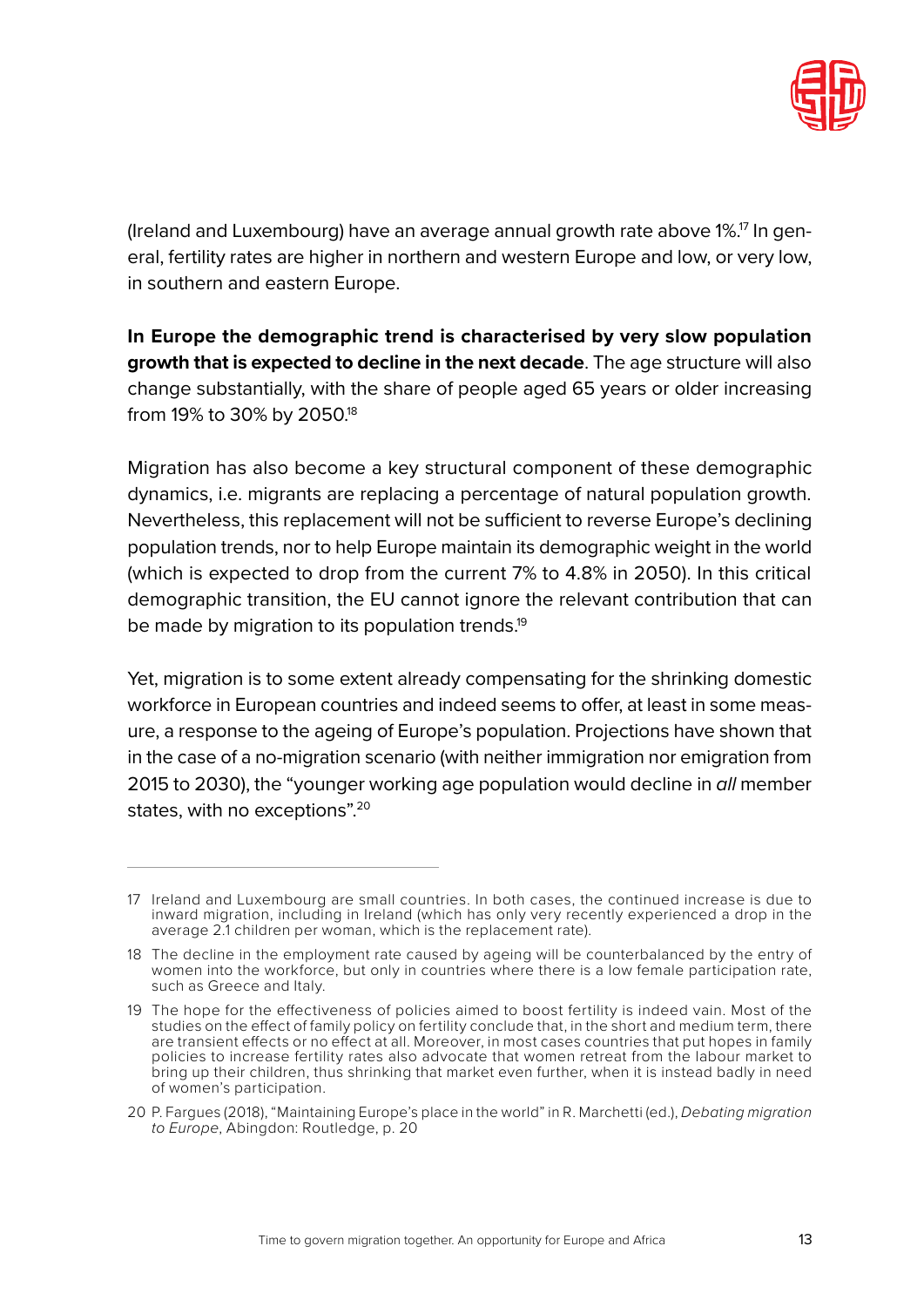# *The state of play: regular migration routes and irregular migration to Europe*

Legal avenues to reach Europe exist and are quite substantial. In fact, over 3 million people reach the EU annually and obtain residence permits to work, reunite with their families, study, or visit Europe for business.21 Recent data show that between 2009 and 2018, the number of first work permits (including for seasonal work) issued annually by the EU member states generally increased or remained constant, with the notable exceptions of Spain, Greece, the United Kingdom and, especially Italy, where the sharpest decline in the issue of work permits was recorded.<sup>22</sup>

How can this be reconciled with the large increase in irregular arrivals recorded during the so-called migration crisis? Are existing regular pathways sufficient and, above all, efficient to manage Europe's need and to allow safe journeys and humane and fair treatment of people on the move? Or are we experiencing a short circuit that creates obstacles and bottlenecks<sup>23</sup> which hinder the journeys of migrants and refugees to Europe, forcing them along dangerous and irregular routes?

<sup>21</sup> According to Eurostat, "in 2018, about 3.2 million first residence permits were issued in the European Union to non-EU citizens (…). Family reasons accounted for almost 28% of all first residence permits issued in the EU in 2018, employments reasons for 27%, education reasons for 20%, while other reasons, including international protection, accounted for 24%". Eurostat newsrelease 164/2019, 25 October 2019 (https://ec.europa.eu/eurostat/documents/2995521/10189082/3-25102019-AP-EN pdf/95e08bc8-476d-1f7d-a519-300bdec438cb).

<sup>22</sup> The difference between the number of first work permits issued by Italy in 2008 and in 2019 is of -222,089 units, while in Spain it is -44,303, in Greece -13,522 and in the UK -8,518. Interestingly, the country that recorded the largest increase is Poland with +585,893. Poland is also the country that issued the largest number of work permits in 2018 (596,916), followed by the UK (108,150) and Germany (68,343). Notably, in Italy in 2018 only 5.8% of the permits were issued for working reasons (13,877). Fondazione Leone Moressa (2019), *Frontiere chiuse, ma non per tutti. I paesi europei che attraggono lavoratori immigrati*.

<sup>23</sup> For a clear and interesting account of the dynamics that determined the large inflows of irregular migrants and asylum seekers from 2013 onwards, see P. Fargues, op. cit., pp. 14-18.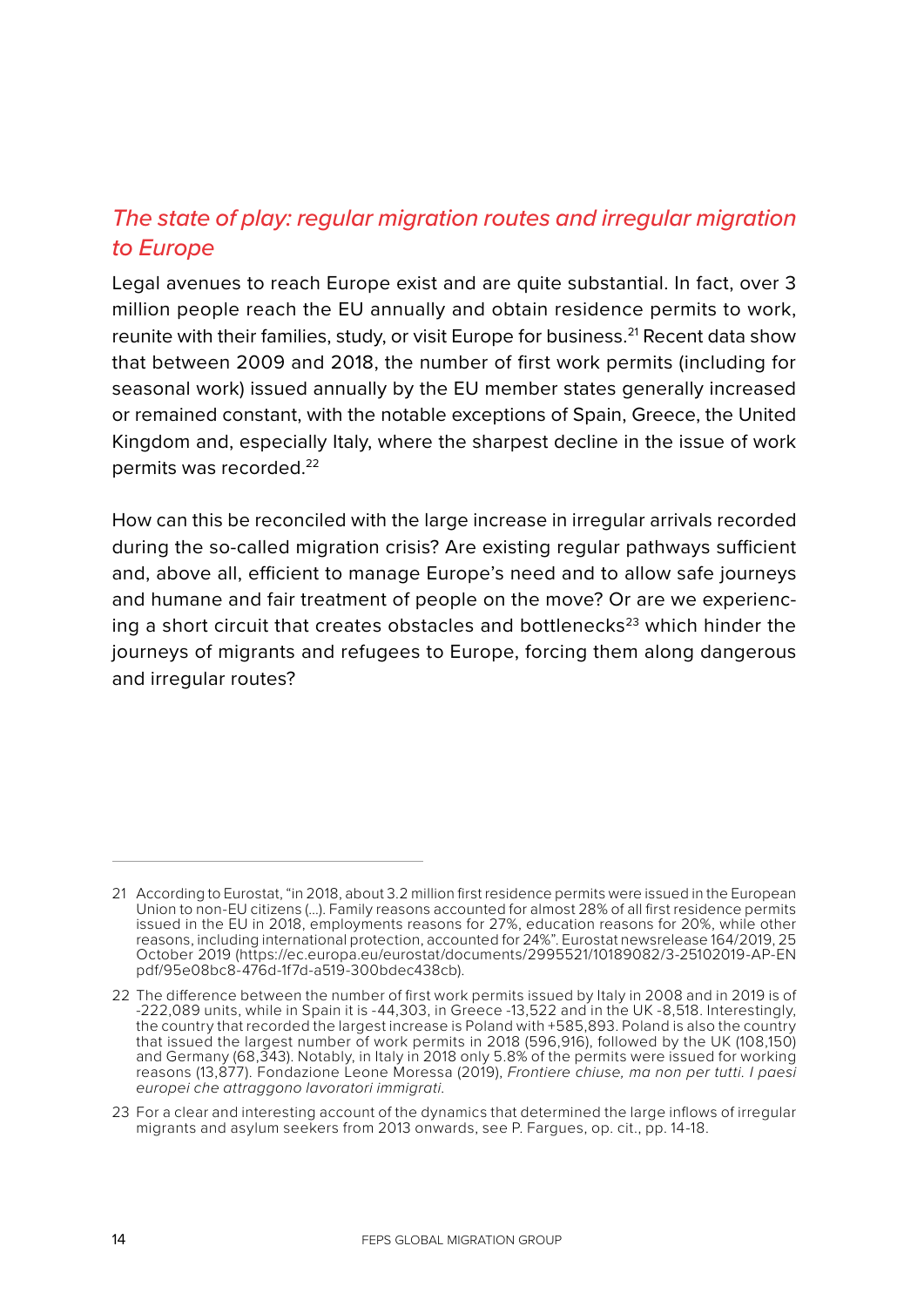

While regular avenues do exist, they are still largely handled at national level, with Europe continuing to play only a minor regulatory role.<sup>24</sup> This is a reality that does not match either with a true single market or with the global nature of the phenomenon and the need to establish packages and partnerships on migration that can deliver results at the continental level. What is still largely lagging behind is the establishment of credible and coordinated legal avenues for migrants to reach Europe in a safe and orderly manner.

A slight exception would be resettlement schemes. In this very specific area, the EU has acquired a more significant coordinating role in the past few years thanks to the mobilisation of significant financial resources, even if the number of beneficiaries is not yet sufficient to proclaim its full success.

This reality has been overshadowed, in the past few years, by a political environment that has rendered any discussion on legal pathways for migrants a politically toxic topic to handle. The overall focus has been on the need to decrease irregular migration and enhance returns, and to restore a sense of trust and control over the increased migratory flows that Europe faced in the 2015-2016 period.

As irregular migratory flows have abated, there now seems to be a political space to restart a more open and frank discussion on the issue of regular pathways, not only for refugees, but also for job-seeking migrants. Initiatives in these fields might find fertile ground to grow and allow the establishment of a more coordinated approach to legal migration that could enhance the EU's capability to operate as a global player.

<sup>24</sup> Existing European directives in the field of legal migration include the Family Reunification Directive 2003/86/EC, the Long-Term Resident Directive 2003/109/EC, the Students and Research Directive 2016/801, the Blue Card Directive 2009/50/EC, the Single Permit Directive 2011/98/EU, and the Seasonal Workers Directive 2014/36/EU. Migrants' rights are also covered by the EU Charter of Fundamental Rights, which grants rights to everyone, irrespective of nationality. Additionally, the Race Equality Directive 2000/43/EC also protects third-country nationals (TNCs). For an assess-<br>ment of the current legislative situation, see K. Groenendijk (2019), "Legal Migration" in P. De<br>Bruycker, M. De Somer and J.-*European consensus on migration,* European Policy Centre.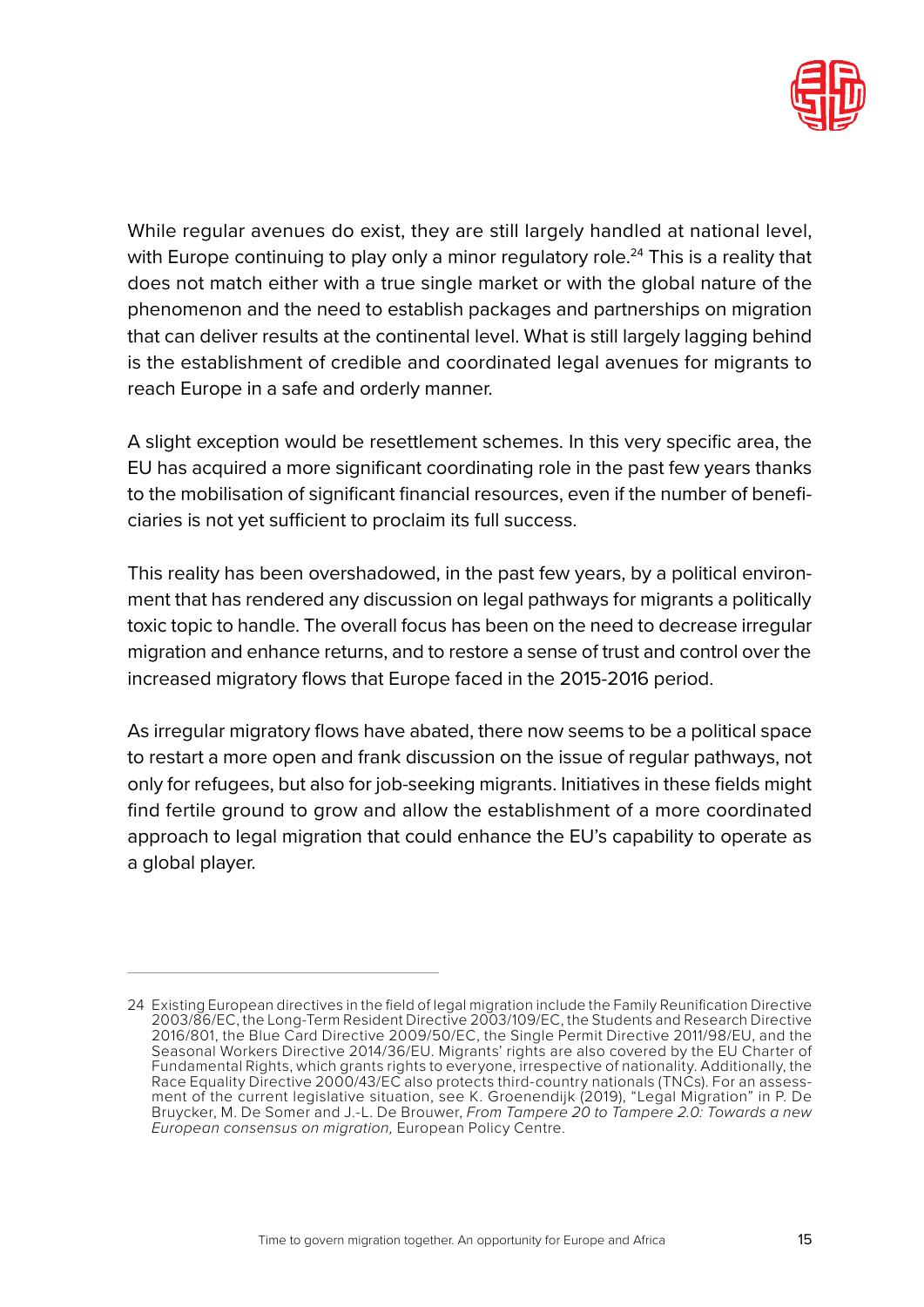# **2. WHAT HAS TO BE DONE**

# *Rethinking African-European relations*

A necessary component of a renewed approach to the efficient management of migration is that of **fair and equal cooperation with countries of origin and transit**. In 2018, the FEPS Global Migration Group wrote in its paper "Prioritising people" that "fair and equitable mobility pacts that give due consideration to the interests and needs of the countries of origin and offer them both practical and beneficial outcomes" is a necessary precondition for the establishment of channels for regular migration.

#### *Looking at partnership from the point of view of Europe…*

Achieving fair and comprehensive partnerships in the field of migration with the countries of origin and of transit is not an innovative goal per se. Since the establishment of the Global Approach to Migration and Mobility (GAMM) and the Mobility Partnerships, the key ingredients of a fair partnership have been clear to both the EU and partner countries. But while the ingredients are understood and agreed by all, the absence of an agreed and unbiased 'chef' who can mix them into tailored recipes that are 'digestible' by all parts involved is still a fundamental limit of EU engagement in this field. **The system remains too fragmented** with no clear reporting line or overall coordination.

In addition, one key lesson learned over the past years is that **agreements on migration need to be flexible and to adapt constantly** in order to respond to the changing realities of migratory flows. The old European approach grounded on rather bulky and inflexible international agreements, with procedural approval and implementation burdens, does not fit the reality of migration. The much more flexible concept of partnerships, grounded on the informal understanding of evolving patterns and circumstances and reciprocal trust, seems much more appropriate for responding to operational realities. However, this requires structures and the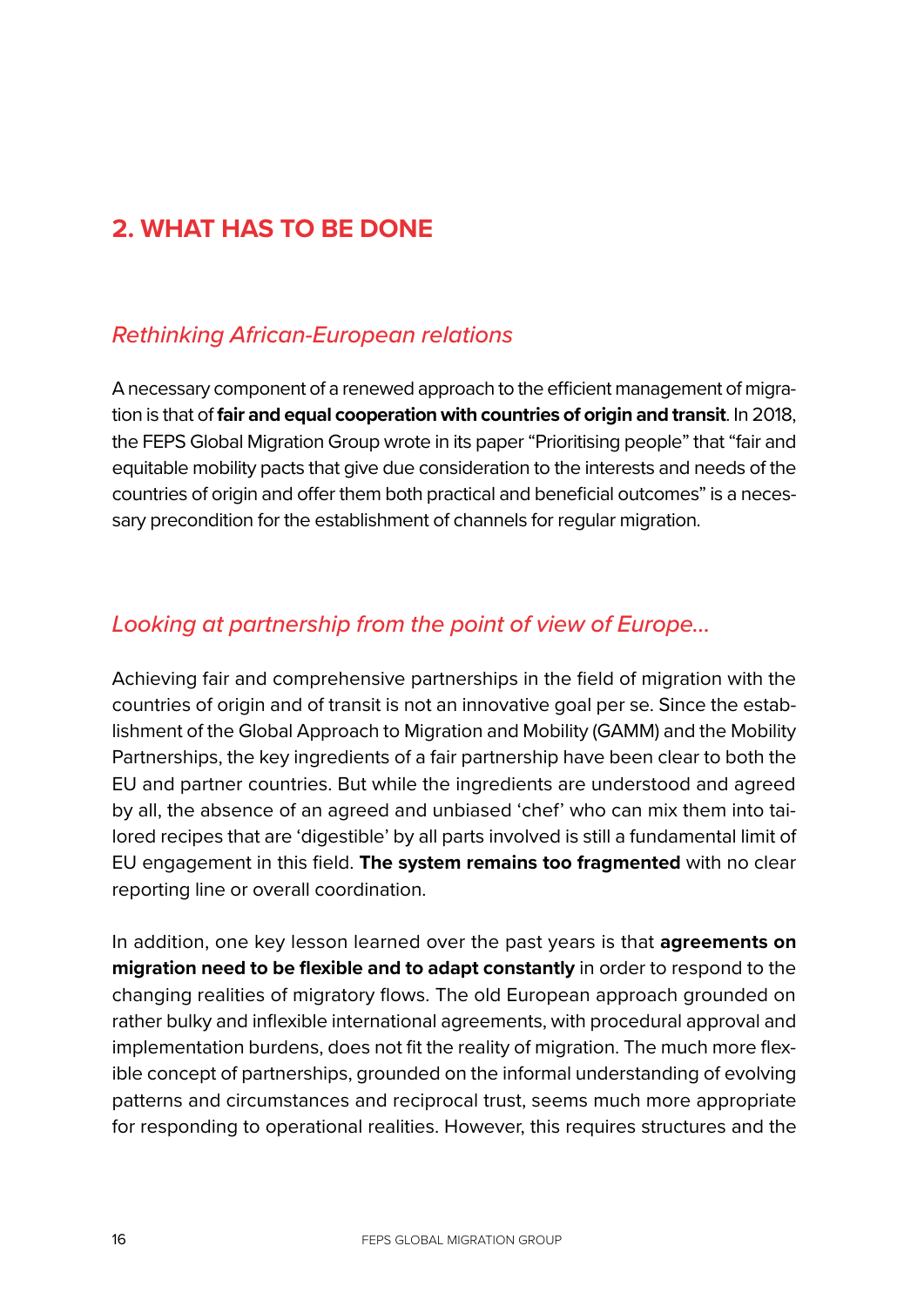

ability to take swift decisions. It also requires finely corresponding instruments – all things largely lacking in the Brussels bureaucratic and diplomatic system.

It is clear, however, that **de-bureaucratisation and flexibility should by no means come at the expense of consultation and transparency**. Moving forward beyond the crisis mode of the last few years will entail the ability to **be more open and inclusive in the decision-making process with regard to other institutions, first and foremost the European Parliament, as well with civil society**. This represents an important opportunity, as the latter in particular possesses invaluable knowledge of the operational realities on the ground and can contribute to better management of migration itself. On the other hand, civil society organisations will need to adapt their approach, moving partly away from the 'advocacy only' attitude and developing the ability to better integrate their ideas and viewpoints with political realities.

#### *… and from the point of view of Africa*

Through such partnerships and other agreements, the European Union has played a critical role in the development of migration policies within Africa. Since 2000, the African Union and the EU have adopted various frameworks on migration, the scopes of which have ranged from focusing on the root causes of migration to strengthening synergies between migration and development; from improving border management and combatting irregular migration to promoting international protection; from addressing sex tourism and other forms of sexual exploitation and the abuse of women and children to combatting xenophobia and racism; from creating job opportunities in African countries to devising poverty reduction strategies. Such initiatives include the Cairo Plan of Action signed in 2000; the Rabat Process; the Joint Africa-EU Declaration on Migration; the Tripoli Process; the Khartoum Process; the 2015 Valletta Summit Action Plan and the establishment of the EU Emergency Trust Fund for Africa (ETUF); and, last but not least, the EU Partnership Framework for Migration, which enhances the role of the European External Action Service in this field, under the auspices of the High Representative for Foreign Affairs and Security Policy.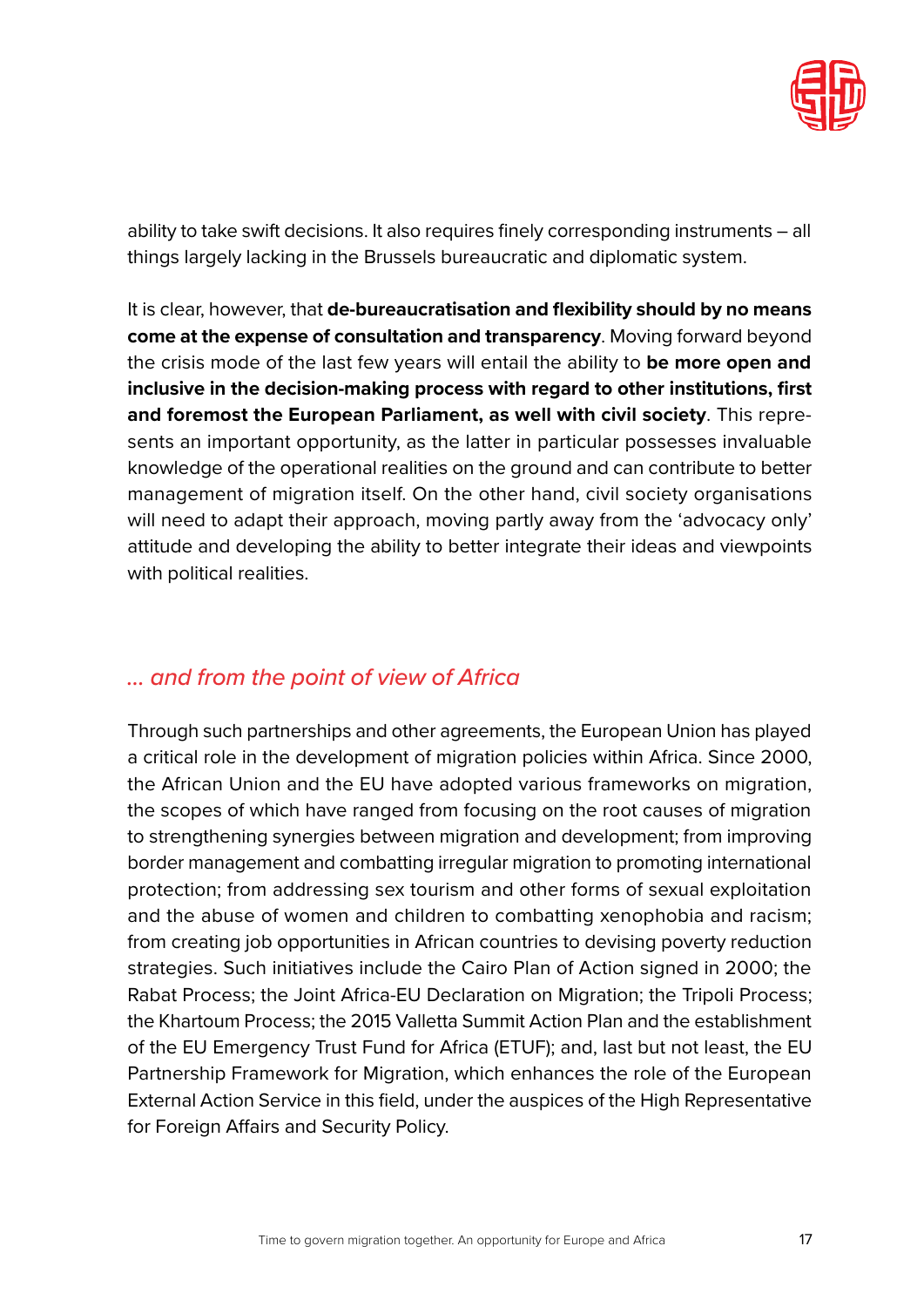As migration is increasingly viewed through the lenses of 'pressure' and 'insecurity', prompted by the sharp increase in the flow of refugees, asylum seekers and irregular migrants into Europe, the policy response is inevitably based on control and border management, if not outright militarisation. As a consequence, new and existing agreements and partnerships are increasingly centred on securitising migration and are being negotiated bilaterally without the consent of other countries in the region. This is a fact that is far from being of secondary importance.

Proposals and actions to step up military and security cooperation and assistance, including the provision of equipment and new border control technologies, the enhancement of information and intelligence sharing, and support to military deployment with the aim of deterring migration, are increasingly part of the relations between the EU member states and their African partners.

This securitised approach has an impact on intra-African migration. As has already been stated, the majority of African international migration occurs on the African continent itself, but the provision of restrictions introduced at the request of the European Union or its member states hinders intra-African mobility and presumes unjust jurisdictional interference. For example, since 2014-2015, North African countries have stopped recognising the African Union's *laissez passer*. Furthermore, the European Union, by means of different policies, has been pushing for border controls among the Economic Community of West African States (ECOWAS), despite the fact that ECOWAS had achieved the free movement of people among its member states.

It is arguable whether these policy interventions have met Africa's needs when it is apparent the real goal is to reduce migration flows from Africa to Europe. Security priorities in Africa and Europe differ substantially. **Prioritising European over African concerns fosters the perception that donor aid only pursues the donor's interests**.

Moreover, key actors dealing with border security issues may well end up enjoying a privileged gatekeeper role, allowing them ready access to donor support, to the detriment of more pressing needs. Furthermore, and importantly, the European Union's approach to countering migration has led to an emphasis on achieving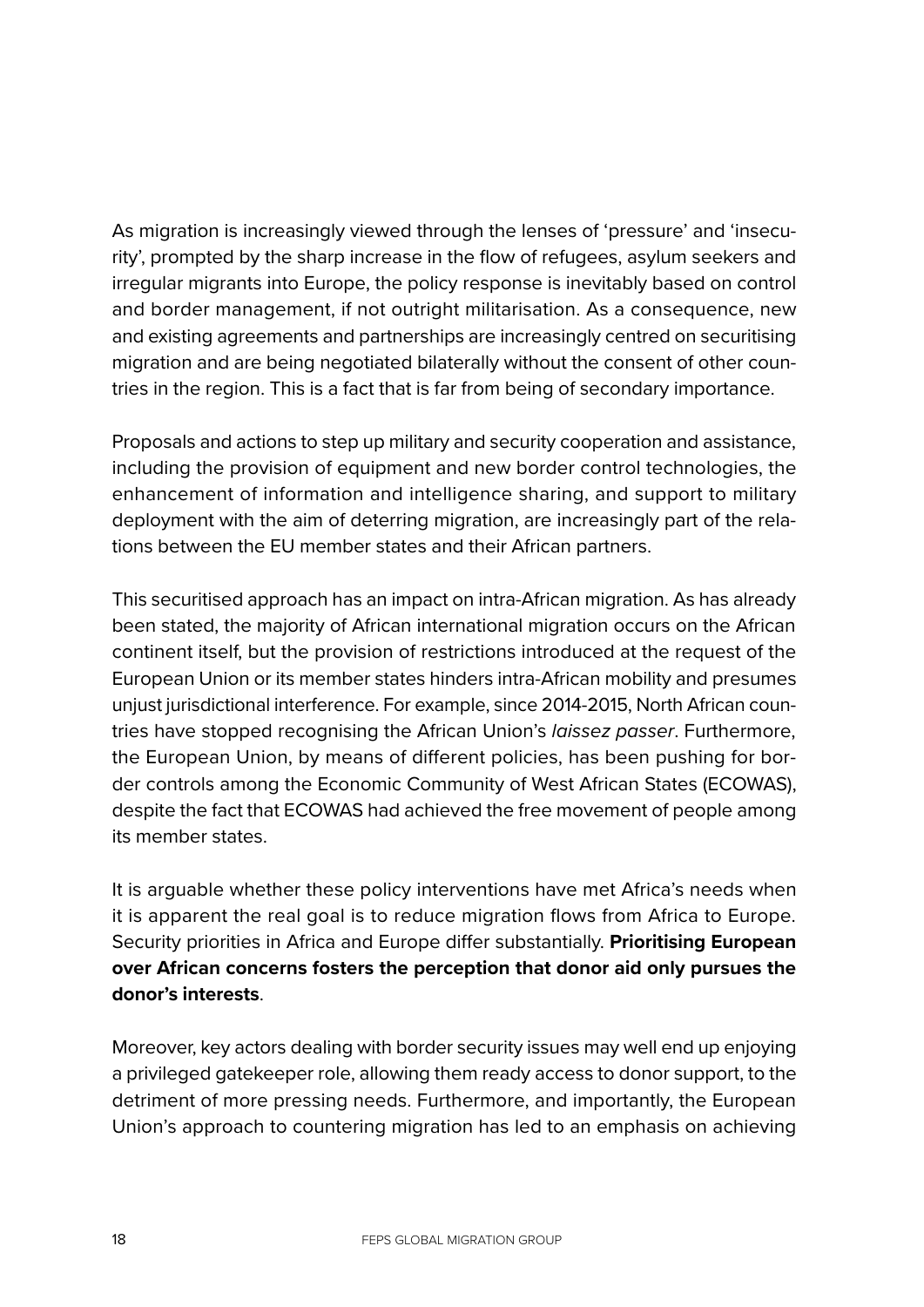

short-term operational success, rather than on devising the longer-term (and slower) migration management policies that are required to address mobility and security. Other implications of the European approach to mobility in Africa also need to be taken into account. First, making it harder for people to move freely within Africa will only increase the use of irregular routes, making migrants more vulnerable to criminal networks, discrimination and exploitation. Second, the securitisation of migration impacts the economies of African countries. While Africa works to advance a continental free trade area, hindering the free movement of people and making borders more contained harms the potential of intra-African trade and African development. This will lead to more and more Africans wanting to leave their home countries in order to seek a better life elsewhere. Third, the securitised approach to migration risks strengthening local autocratic governments, exacerbating political tensions and blocking further democratic developments. Fourth – and perhaps most importantly – the EU's frequent recourse to development aid to pursue the goal of containing migration flows not only risks being counterproductive (more development may in fact foster more emigration) but is ethically questionable. **Aid for development is and must remain an objective of its own**.

# *A new generation of mobility pacts*

European and African priorities and interests can be conflicting, particularly if the emphasis is placed on short-term security goals, rather than the long-term promotion of sustainable and equitable development. While EU countries are interested in seeking better cooperation with African partners on issues such as the return of irregular migrants, border control and refugee protections, African countries would like to explore opportunities for legal migration channels to the EU – not least because African migration involves economic dynamics through remittances, as previously noted.

Developing a new generation of constructive and sustainable, fair and comprehensive, partnerships between the EU and Africa is key to the construction of common ground for cooperation between the two shores of the Mediterranean. Such partnerships could open a whole new range of opportunities for Africa as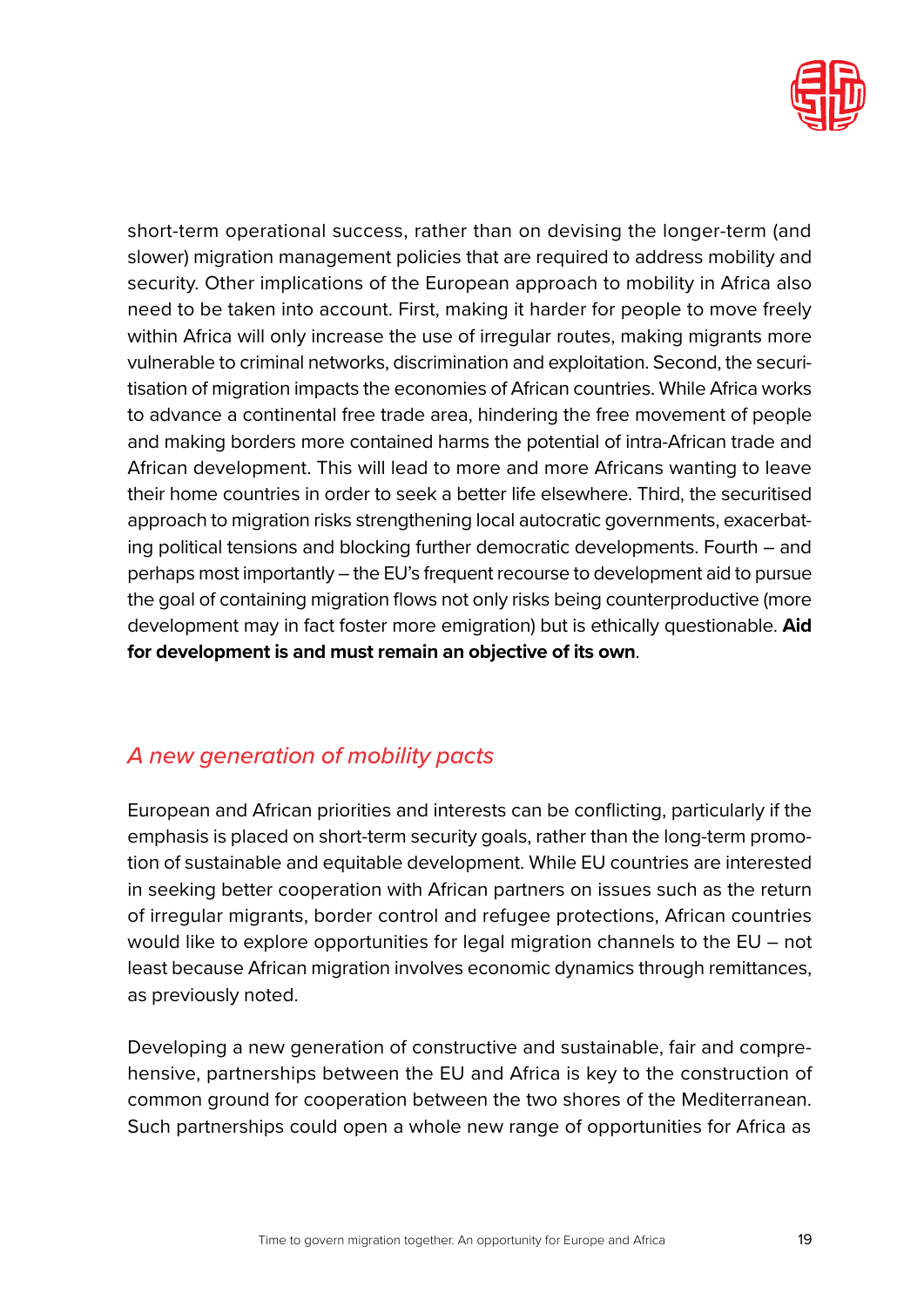well as for Europe. By contrast, the externalisation of migration control is perceived by the South as an attempt to compensate for mismanagement and institutional incompetence in the North. The EU is also perceived as foolishly and stubbornly clinging to a unilateralist approach to migration realities – which instead requires collaboration. A good faith approach from the EU must factor in these concerns if future efforts are not to repeat the failure of the past.

Below are a few proposals to help shape a new generation of agreements.

- ♦ The European Union will need to step up significantly its ability to leverage **coordinated legal pathways** as a crucial ingredient for fair and stable partnerships with its neighbours. The agenda for visa liberalisation and facilitation will also need to be reopened in order to engage with key partners. The point of reference should be the Global Compact for Migration.
- ♦ **Partnerships with Africa should not focus disproportionately on security issues**. Priority must be given to economic and social development, by creating or improving development prospects in departure and transit countries. The European Union needs to **revise some of its common policies**, including trade policies and the common agricultural policy, which contribute to the perpetuation or the worsening of the socio-economic imbalances between North and South previously noted. Moreover, in recognition of the climate crisis that our planet is facing – which is increasingly causing people's displacement – any agreement with Africa should promote **greater respect for the environment** and prevent the further deterioration of natural and scarce resources, such as water on the African continent. In this context, the need to amend international refugee law to integrate cross-border mobility caused by environmental shocks should be seriously addressed.
- ♦ **The perspective and interests of the relevant African countries should be included in the decision-making process**. Current trends show that African countries are excluded from these processes even when projects are planned that involve these countries directly. In the case of ETUF projects, for example, it is a board in Brussels that reviews and adopts them. Beneficiary countries are only observers without voting rights, unless they contribute financially.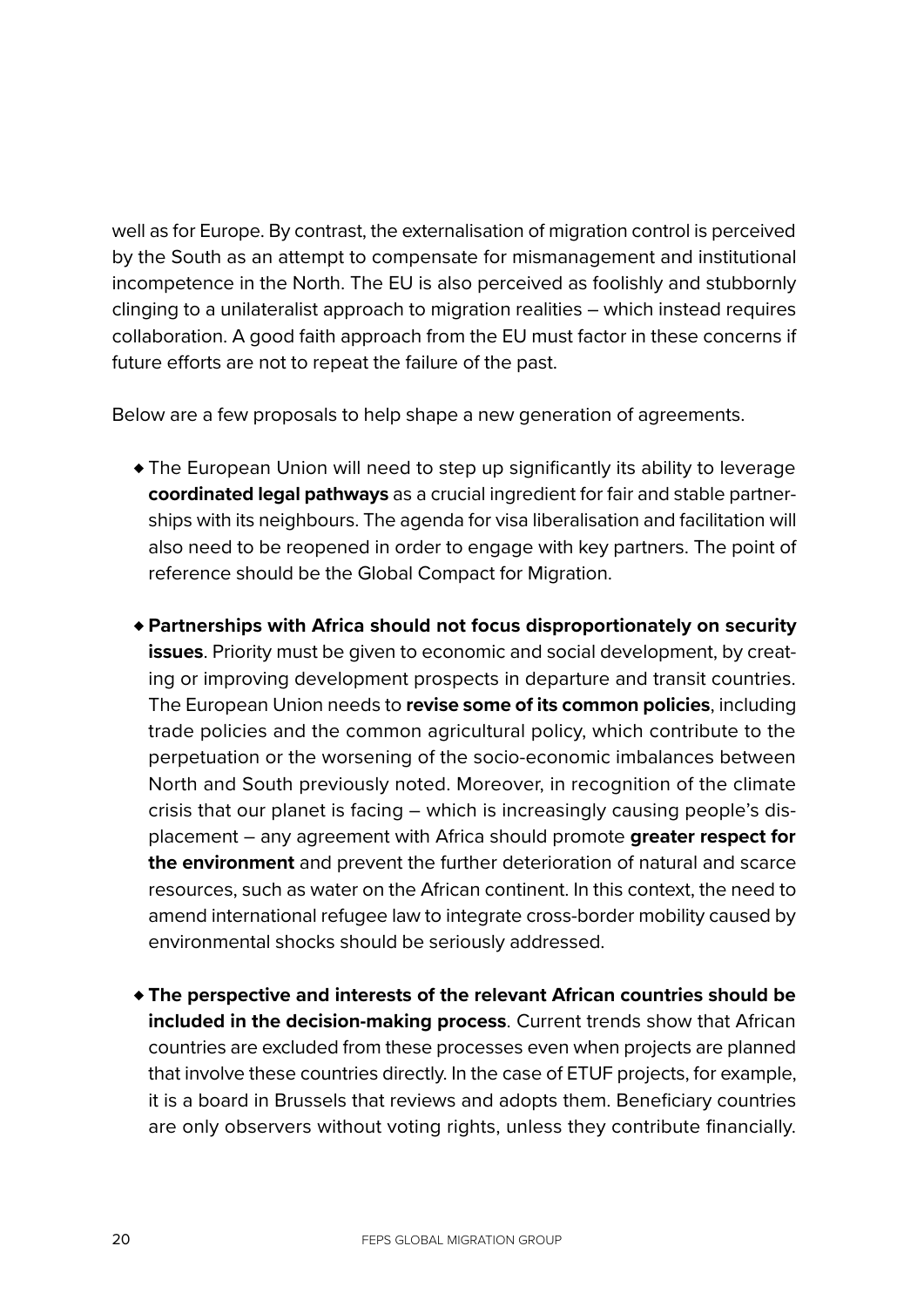

This reality, coupled with the securitised approach adopted in the relations between the two continents, is undermining relations between African governments and their citizens.

- ♦ **Old agreements should be renegotiated to take stock of the new developments and agreements that have been negotiated to regulate the African countries' mutual relationship, such as protocols aimed at enhancing the intra-African movement of people and intra-African trade**. The European Union should, for example, support implementation of the African Union (AU) Free Movement Protocol, adopted in 2018, and of the Continental Free Trade Area (AfCFTA).25 This will help Africa pursue sustainable development through the enhancement of intra-continental trade and human mobility.
- ♦ As for **returns and readmission**, it must be underlined that there is no basis in international law for the EU to pretend that states are in some way responsible for re-admitting non-nationals who may have passed through their territory *en route* to Europe, but who have otherwise no connection with the country. Transit countries, such as Morocco, Algeria or Tunisia, have to readmit their own citizens living in irregular situations abroad, but it is not productive to oblige any African country to readmit foreign migrants on its territory. Linking the acceptance of these measures to visa facilitation is arguable, and will likely precipitate more irregular migration. By the same logic, the externalisation of migration management (and search and rescue operations) to third countries, with questionable democratic and human right standards, should be radically revised.
- ♦ **Civil society and research organisations should be enhanced**. These organisations have the competences to remind governments that pursuing the longer-term perspective, rather than short-term and short-sighted policies which suckle transient priorities and interests, will better address the root-causes of migration.

<sup>25</sup> The Agreement Establishing the African Continental Free Trade Area entered into force on 30 May 2019, while the operational phase of the AfCTA was launched the following July. Trading under the Agreement is due to start on 1 July 2020.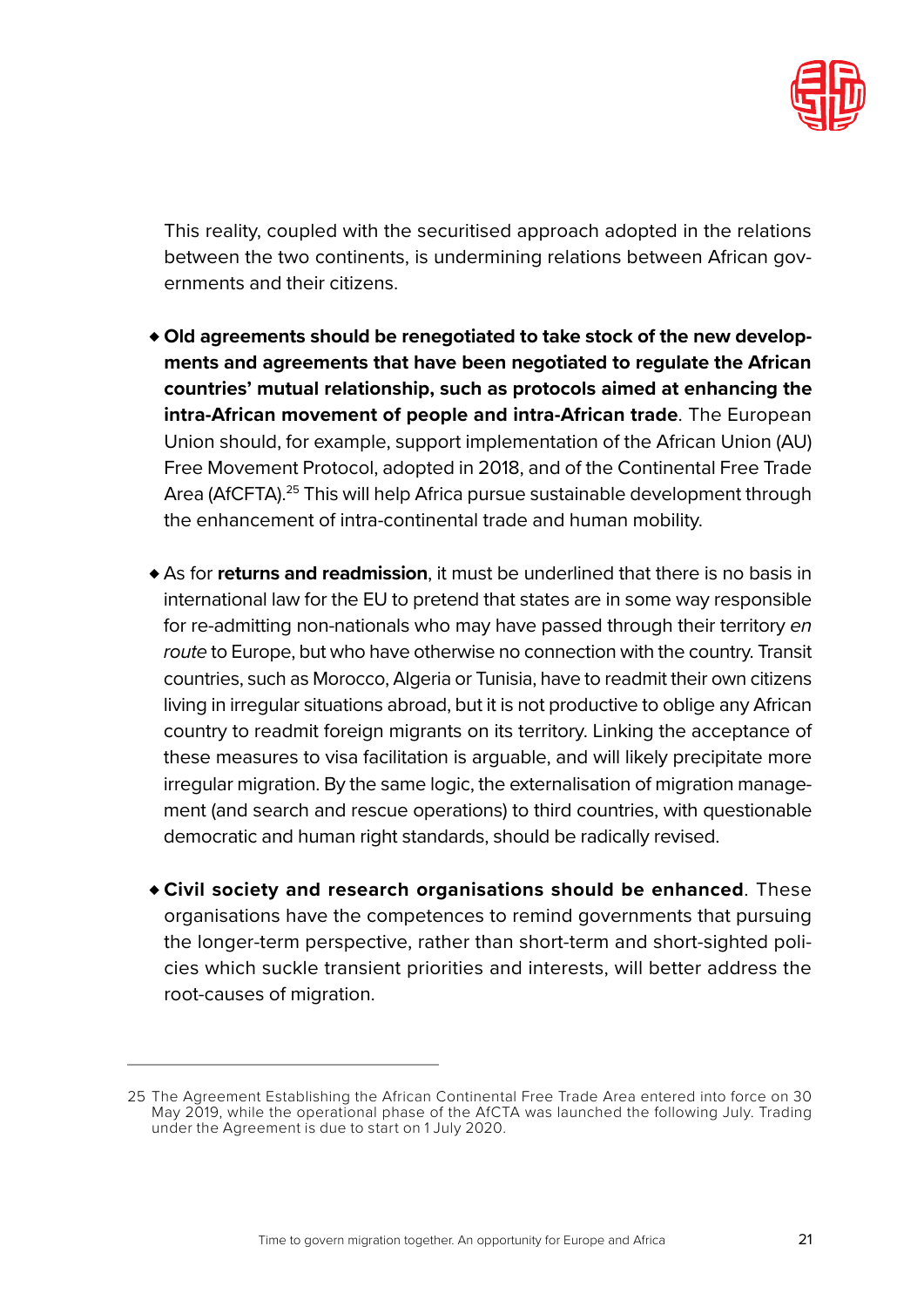The success of a new generation of agreements, partnerships or mobility pacts will depend not only on what they offer but on what they will be able to deliver. Furthermore, they need to be proposed within a framework of equality and equity, not duress. For many 'sending countries', people are the most valuable 'natural resource', who need to be nurtured, developed and appreciated. Their skills and their labour have values at both ends of the equation, whether through remittances or the acquisition of translatable skills.

Such proposals apply to the relations between states or regional organisations, but they concern people whose rights, dignity and interests are too often overlooked, if not completely denied. Their work is degraded, their skills and competences neglected, their aspirations nullified. Agreements, policies and mechanisms not only affect countries' mutual relations, but directly impact on people's lives, choices and opportunities, even survival. This must always be the guiding light of the EU and its member states' actions, in order to operate in accordance with its principles and fundamental values.

# *More and more women migrate*

The number of women on the move, including women travelling alone and independently – for work, study or as heads of households migrating to meet their families' economic needs – is constantly increasing. But migration, and African migration in particular, is typically considered through male lenses. As noted, the rights, dignity and interests of migrants are too often overlooked, and migrants' work is too often degraded. This is even more true for women.

The increase of migrant women is linked to their growing roles as economic stakeholders. In spite of this reality, women are less able than men to pursue their own interests. They usually migrate as a result of a family decision and, to a larger extent than men, choose their destination on the basis of the perceived economic opportunities and/or the presence of social networks.

In addition to the risks and challenges that male migrants face when on the move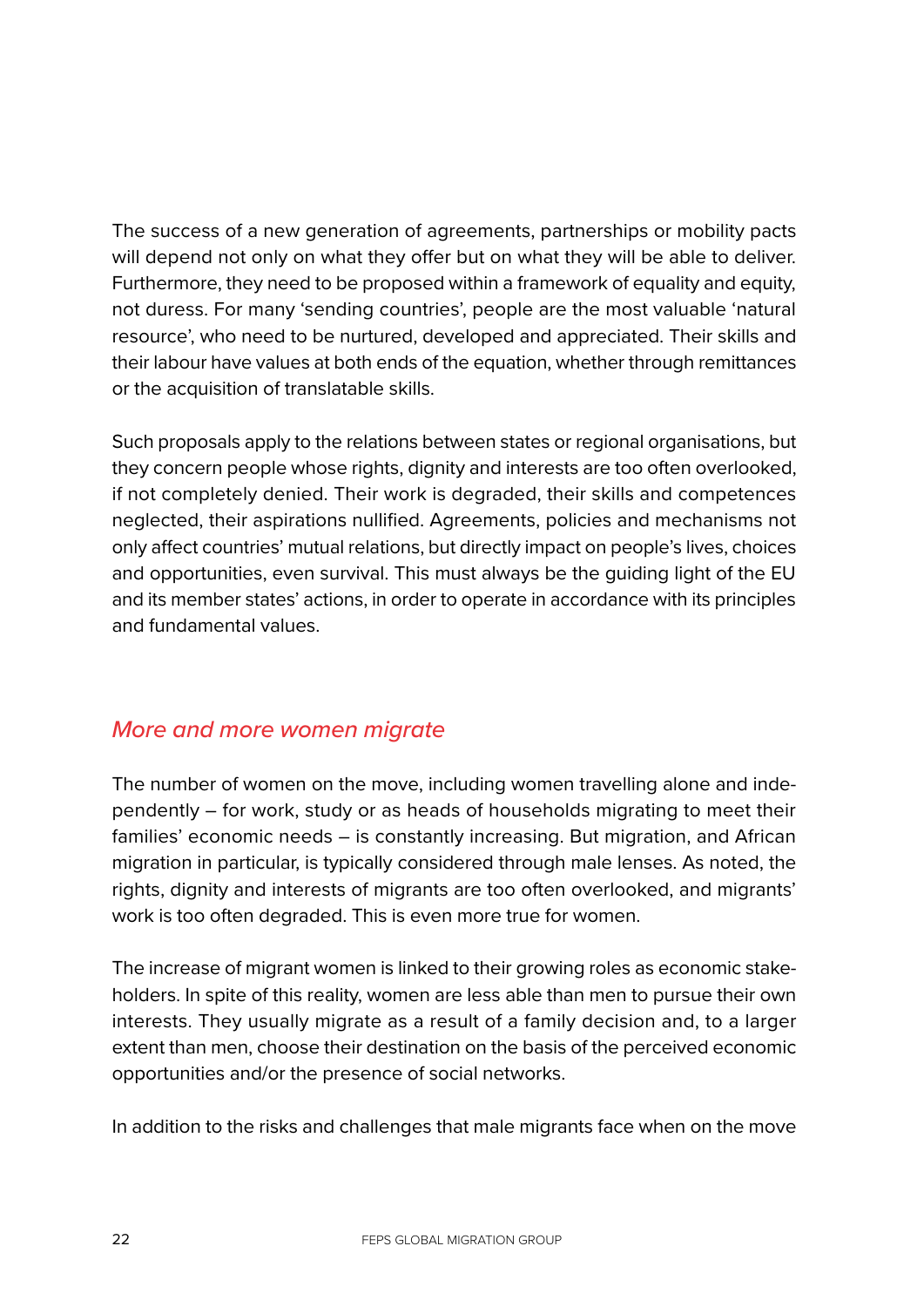

and in the countries of destination, **migrant women must confront more specific threats and problems**. They are subject to **violence** at all stages of the migration process, be it gender-based or conflict-related (or both at the same time). Such risks are higher if the woman is not accompanied by a man. Women are also more at risk of **abuse** and **exploitation**, **forced labour** and **trafficking** at all stages of their journey. And they have more limited access to information and to more regular migration options.

When in the countries of destination, many migrant women are employed in the informal sectors and, in the absence of working rights, they are more subject to abuses. Women are disproportionately employed in unskilled jobs, particularly in the domestic, care and agricultural sectors, which are traditionally undervalued and unprotected. On top of this, access to services, from healthcare and education to justice and banking, is more difficult for women than it is for men.

Women who migrate for economic reasons suffer either an even larger burden of family care or separation from their offspring and families. Yet, despite all these obstacles and difficulties, evidence shows that women send roughly the same amount of remittances (corresponding to a larger proportion of their incomes) as male migrants, but they do it more regularly and over longer periods.

These observations show that **a gender-based approach to migration policies** is needed, as most migration policies tend to be gender-neutral or geared towards men. Moreover, it is very important to note that restrictive migration measures have a disproportionate impact on migrant women and on children. This is an element that needs to be taken into consideration when discussing the opportunity of opening new regular and safer migration pathways to Europe.

#### *Towards a European labour market convergence*

As noted previously, European migration legislation plays a limited regulatory role. It has been extremely difficult to overcome the many *perceived* different interests and priorities that the EU member states have when it comes to regulating access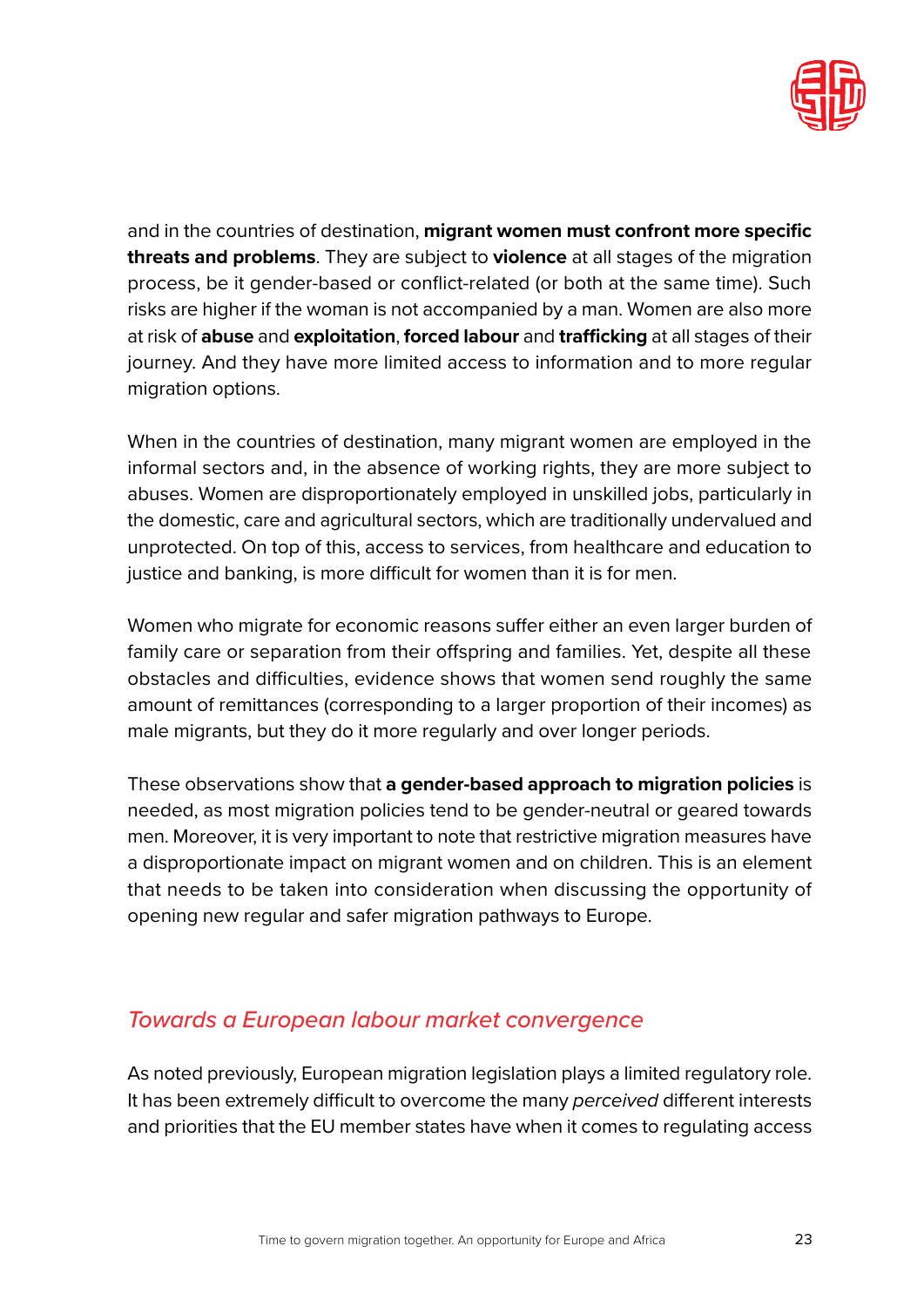to their territory and labour markets. Competences are jealously protected under the pretence of preserving sovereignty (a topic which is even more vehement in these times of revamped nationalism or, as it has come to be called, sovereignism). Such differences also depend on factors like the destination country's economic situation, geographic location or language, as well as its historical (and colonial) links with the countries of transit and origin. The need for increasing convergence in a single market regime in order to preserve the Schengen area's free movement of people is nevertheless evident.

It has been well documented $26$  to what extent global workforces, including in the EU, will rely on migrants to compensate for population-ageing and the consequent shrinking of EU member state workforces. And even if unpalatable for many European governments and for a significant part of Europe's public opinion, new common avenues for the regular entry of migrants into the European Union and its labour markets will have to be explored: from job-seeking visas to pathways for international students in transition to employment; and to vocational training and circular migration systems, etc. **The widespread and false belief that migrants 'steal' jobs from the native must be flatly rejected**. In fact, the correlation between unemployment and migration would suggest that "the dominant pattern is one by which more migration is coupled with less unemployment" rather than the opposite.<sup>27</sup>

As the situation stands, national admission schemes for migrant labour compete against (the few) existing European schemes, with national actors (employers, workers and national authorities) tending to prefer the flexibility offered by the former to the complexity of the latter – thus perpetuating labour market differences from member state to member state.28 However, **it will be necessary to work towards less divided and less divisive labour markets**.

<sup>26</sup> See for example: P. Taran (2018), *Migration, development, integration and human rights. Global challenges in the 21st Century*, Global Migration Policy Brief for the Global Parliamentary Consultation on International Migration and the Global Compact on Migration, Rabat, 6-7 December (https://www.ipu.org/download/6193).

<sup>27</sup> Fargue, op. cit., pp. 25-26.

<sup>28</sup> Groenendijk, op. cit., p. 69.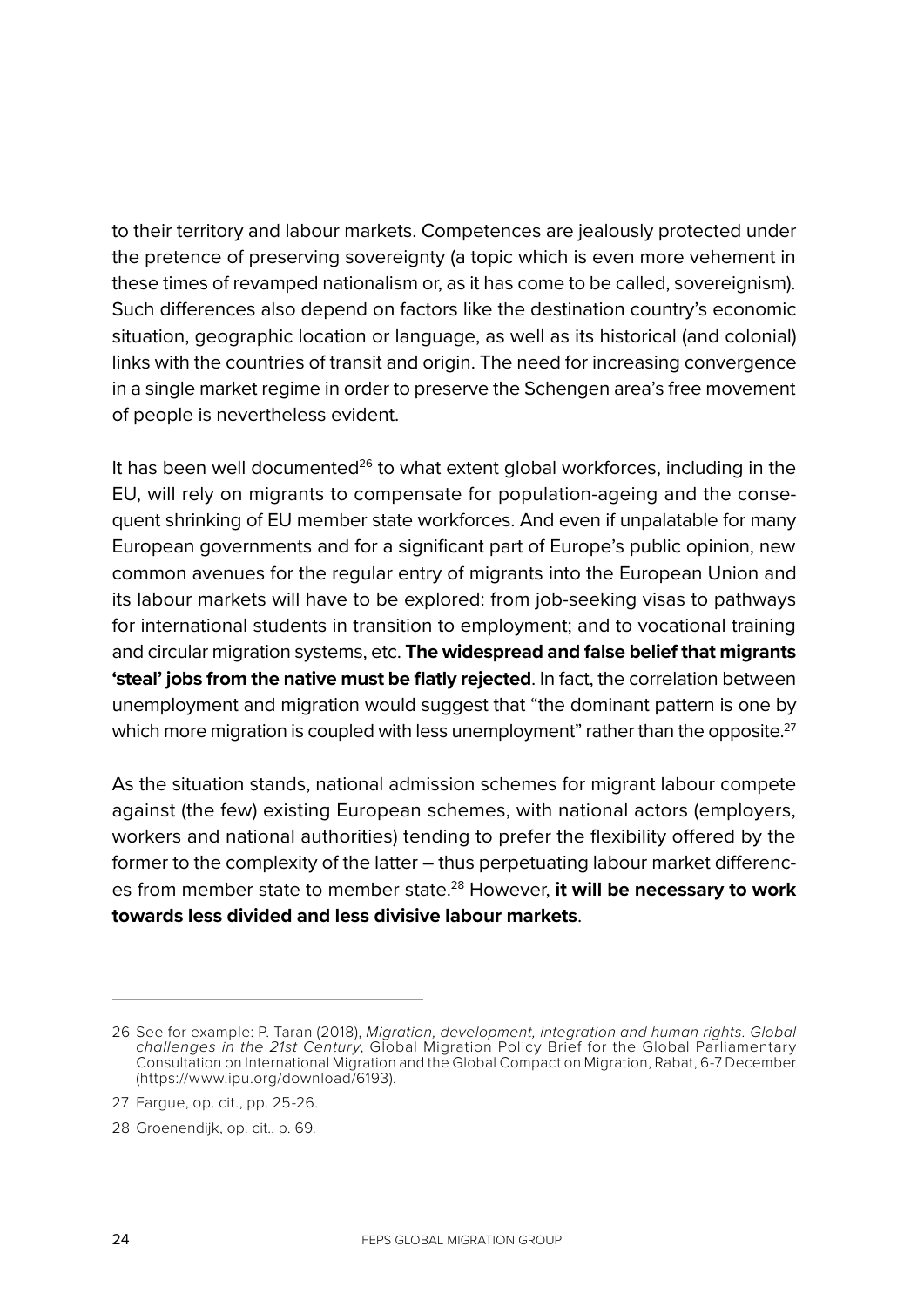

Public institutions dealing with labour issues, alongside employers and trade unions, should be be empowered to design new job opportunities based on the real needs of their countries.<sup>29</sup> While it is not easy to predict the needs of labour markets, trends must be identified. This information should be collected and processed at the local level (due to differences not only between states but also between regions), although plans should be shared at the national and European levels, in order to **build a bottom-up multilevel governance of labour markets** and to better orient the intra-European free movement of people and a common strategy towards migration.

With the aim of fighting irregularity and the exploitation of irregular migrants, it would also be useful to ensure legal labour market entry status for migrant workers who are already settled in the European Union but who lack a clear status of employability because of their 'legal limbo'.

# *Effective credential recognition systems and a shared commitment to equity and non-discrimination*

Introducing fair credential recognition systems for migrant skills, and improving migrant access to clear information governing occupational requirements, would lead to predictability in terms of employment rules, and would better define the procedures and processes necessary to work in different fields.

Devising instruments to better and more quickly recognise the real skills and credentials of newcomers can also help prevent employment abuses, ensure fair treatment and fight xenophobia. The ability and resolve to collect information on migrant profiles and capacities are in fact uneven across the European Union. When people disembark at the EU's borders very little or nothing is known regard-

<sup>29</sup> For example, there is evidence that shifting to a green economy has a dual benefit. Such policies create more jobs in renewable energy, the public transport infrastructure, and energy conservation/ efficiency technologies for the residential, commercial and industrial sectors, while addressing the global climate crisis. Canada's Green Energy Network has shown how a 5% federal budget allocation can create 1 million jobs within five years, and reduce greenhouse gas emissions by up to 35% (https:// greeneconomynet.ca/one-million-climate-jobs-challenge/).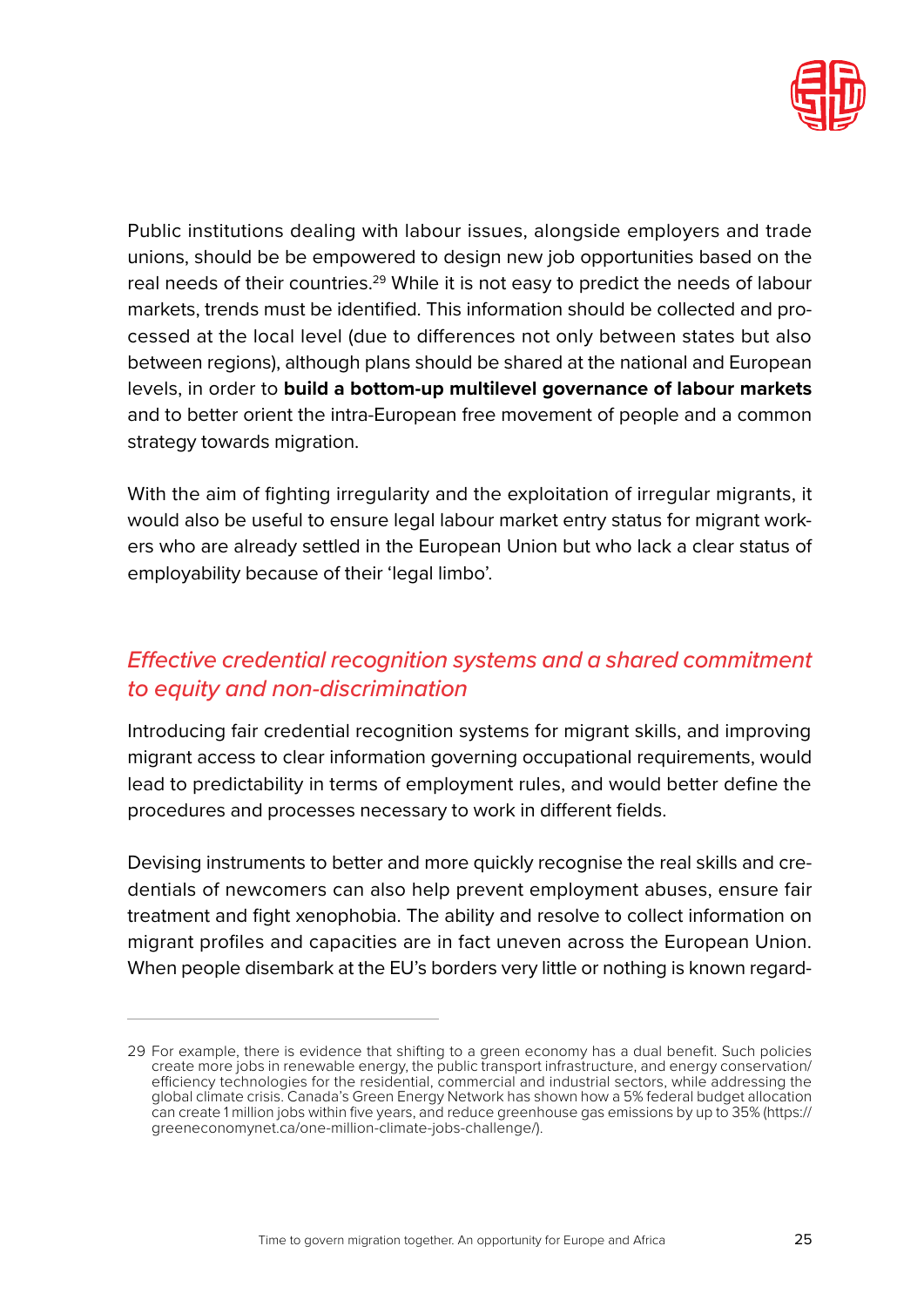ing their qualifications or know-how, despite the fact that this would help to channel their capacities for the benefit of both the person and the context in which they arrive. Filling this information gap is also key to enabling their legal transition into the formal labour market.

To this end, it would thus be useful to **harmonise and streamline policies at the national and European levels** concerning the process of recognising international credentials and qualifications, as well as previous working experience, also making this process more transparent and accessible.

Many immigrants face enormous difficulties when dealing with a process that is often lengthy, costly, and sometimes 'mysterious' and therefore frustrating. An assessment of the qualifications of potential migrants, together with the availability of a wide range of information (by means of dedicated portals, online counselling, and pre-departure support) that is even provided before arrival in the country of destination, would add predictability for migrants and employers. Such procedures would raise newcomers' awareness of their options and chances in the labour market of the country of destination, and help them prepare for job interviews and for the improvement of their language skills – thus creating better integration opportunities.

Objective assessment methodologies (provided by trained stakeholders) for the credentials, skills and experience of migrants would help alleviate unconscious bias or discrimination, and challenge systemic xenophobia and racism – all of which are endured by migrants when they search for a job.

Another useful tool, in use in Canada for example, is the so-called mentoring programme, which matches internationally-trained professionals with the same relevant professionals based in the receiving countries. Mentors typically introduce immigrants to their professional networks, help identify potential employers and advise on culturally specific realities, speeding up newcomers' integration into the labour market.

Measures aimed at easing newcomers' access to the labour market should be accompanied by policies targeting the socio-economic imbalances that exist in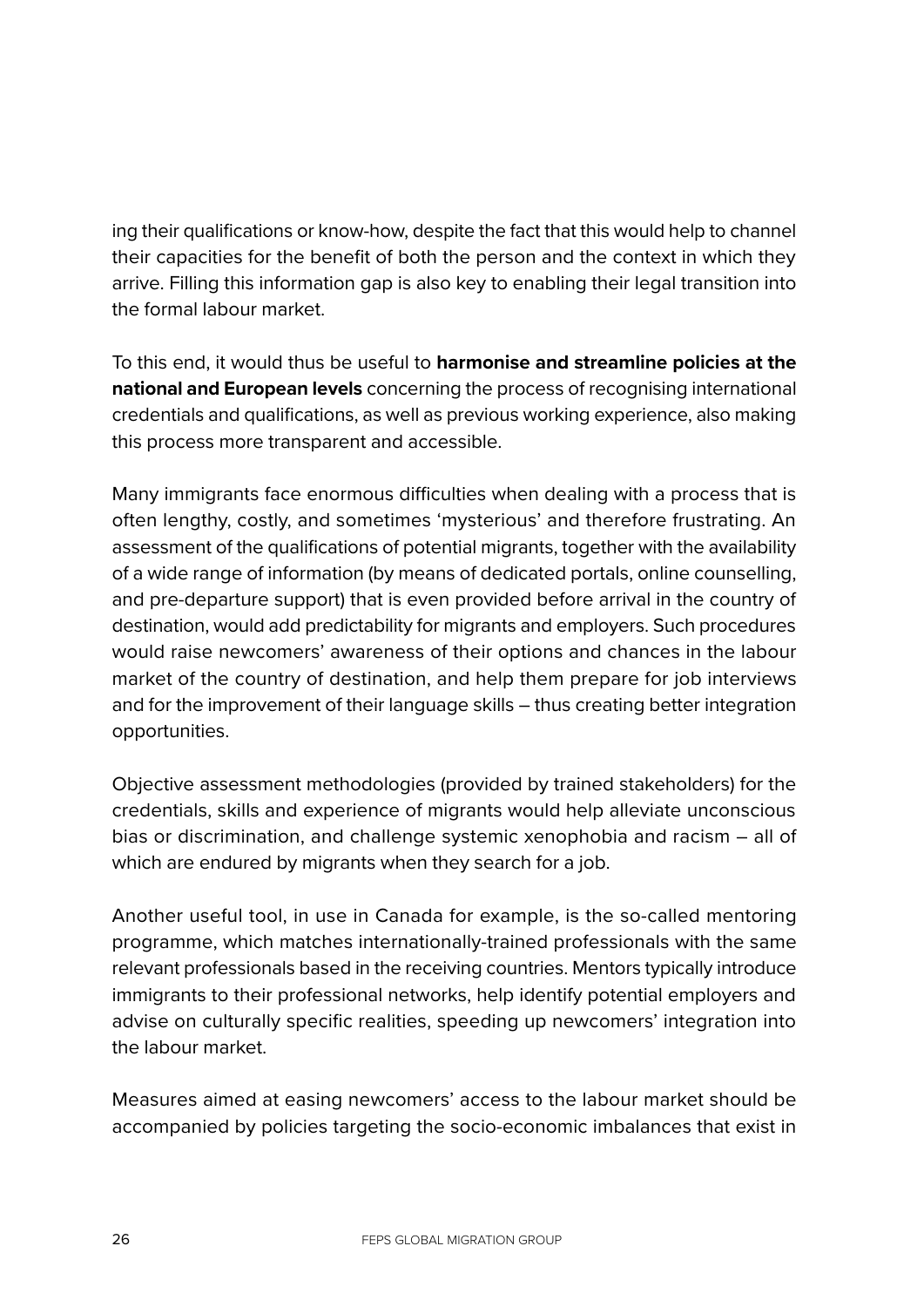

the host countries and communities, for example by creating job opportunities. The goal should be for migrants to complement native workers rather than substitute them, in order to avoid a strong segmentation of the labour market and the exacerbation of social divides.

Challenging xenophobia and racism, averting abuse, and promoting the integration of migrants into labour markets, while preventing social dumping, can be helped by re-orienting language. There is currently a widespread use of terms such as 'highskilled' and 'low-skilled' (and political discourse and legislation at both European and national level reflect this distinction). However, such terms often neglect the real competences of migrants – who are frequently employed in jobs that do not reflect their skills, know-how and education. These terms subtly disguise a xenophobic, or even racist, gendered and elitist attitude. Moreover, **they tend to underestimate or even deny the actual skills inherent in certain occupations. A more apt descriptor could be 'low-wage' and 'precarious jobs'**. Childcare or care of the elderly, jobs in which mostly women are employed, for example, are considered low-skilled, yet this kind of work requires a wide range of social skills, such as patience, insight, empathy. Expressions such as 'low-wage' and 'high-wage' better express the reality of the jobs to which they refer, without stigmatising the holder or diminishing their personal history.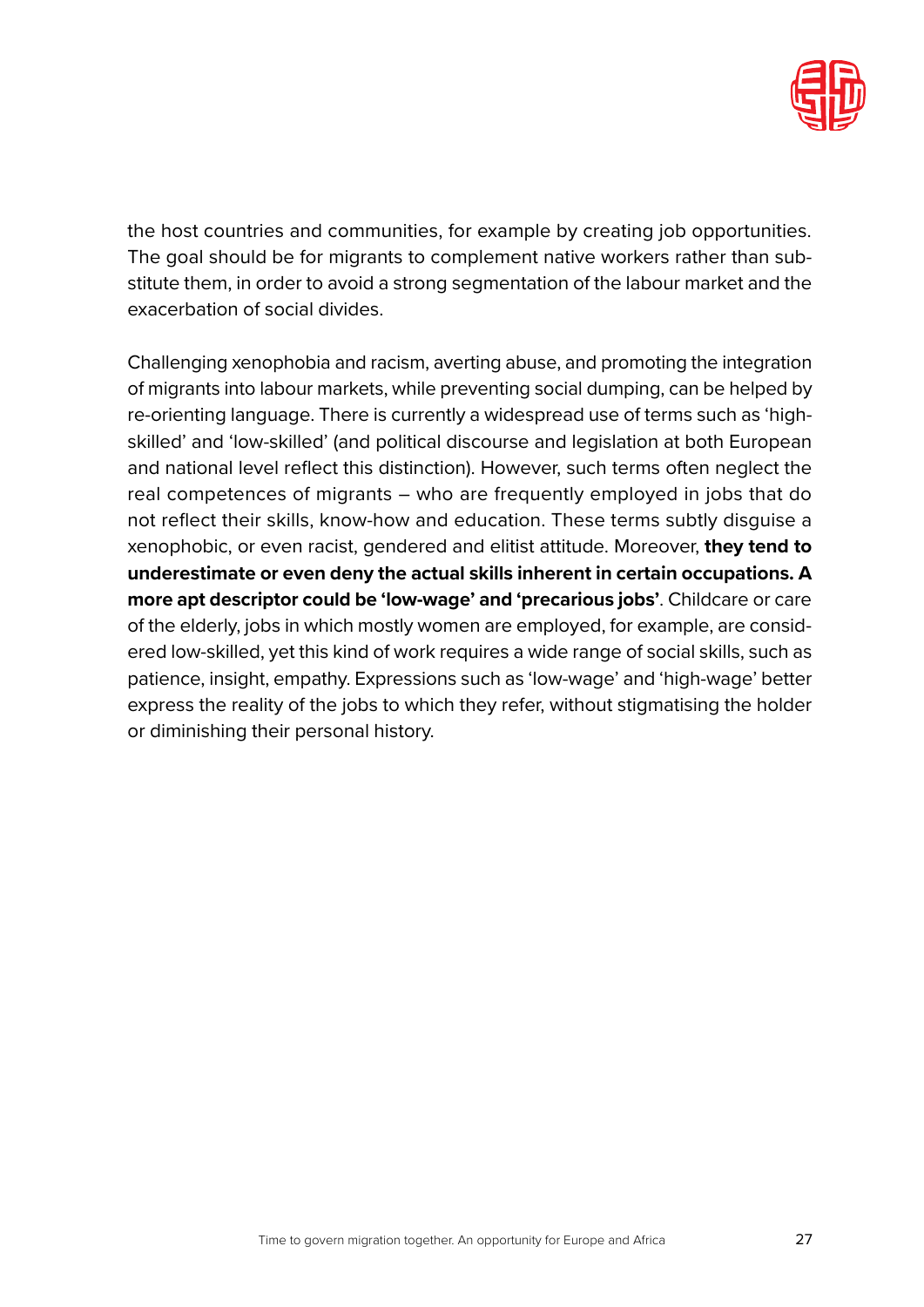# **3. CONCLUSION**

The 2019 European elections and the inauguration of a new European Commission, with a significant progressive component, offer the opportunity to steer the EU and its member states in the direction of more inclusive migration policies internally and to pursue more equitable cooperation with the countries of origin and of transit externally.

In order to achieve the new policies and promote the measures we suggest, the Union should fully exercise the responsibilities and competences it has received from the Lisbon Treaty. We are well aware that the Treaty preserves and guarantees "the right of member states to determine volumes of admission of third-country nationals coming from third countries to their territory in order to seek work" (art.79 par.5). But it also gives the European Parliament and the Council, acting in accordance with the ordinary legislative procedure, the ability to adopt measures on the conditions of entry and residence and on the definition of the rights of third-country nationals residing legally in a member state (art.79, par.2). This competence has been exercised in past years, but much more can be done within its limits, if the vision, the courage and the political will to do so are championed.

It is crucial for Europe to move away from its euro-centric vision and *perceived*  European interests, and instead to address migration according to the logic of a global issue that requires global vision and measures. To persistently disregard the deep imbalances that are at the root of migration, to ignore the perspectives of the countries of origin, and to try to impose a European agenda based on fear, may reduce the number of people reaching Europe in the short-term, but it will also aggravate the socio-economic and environmental conditions that induce people to migrate in the first place.

Rethinking Europe's migration policy requires strong political will and courage. It will encounter firm resistance from a significant number of actors, who are either tenaciously opposed to migration for ideological or utilitarian reasons, or are afraid of taking a turn that may be unpopular with voters. In the latter case, juggling between inconsistent positions will likely result in the dissatisfaction of one or other part of the electorate and eventually backfire.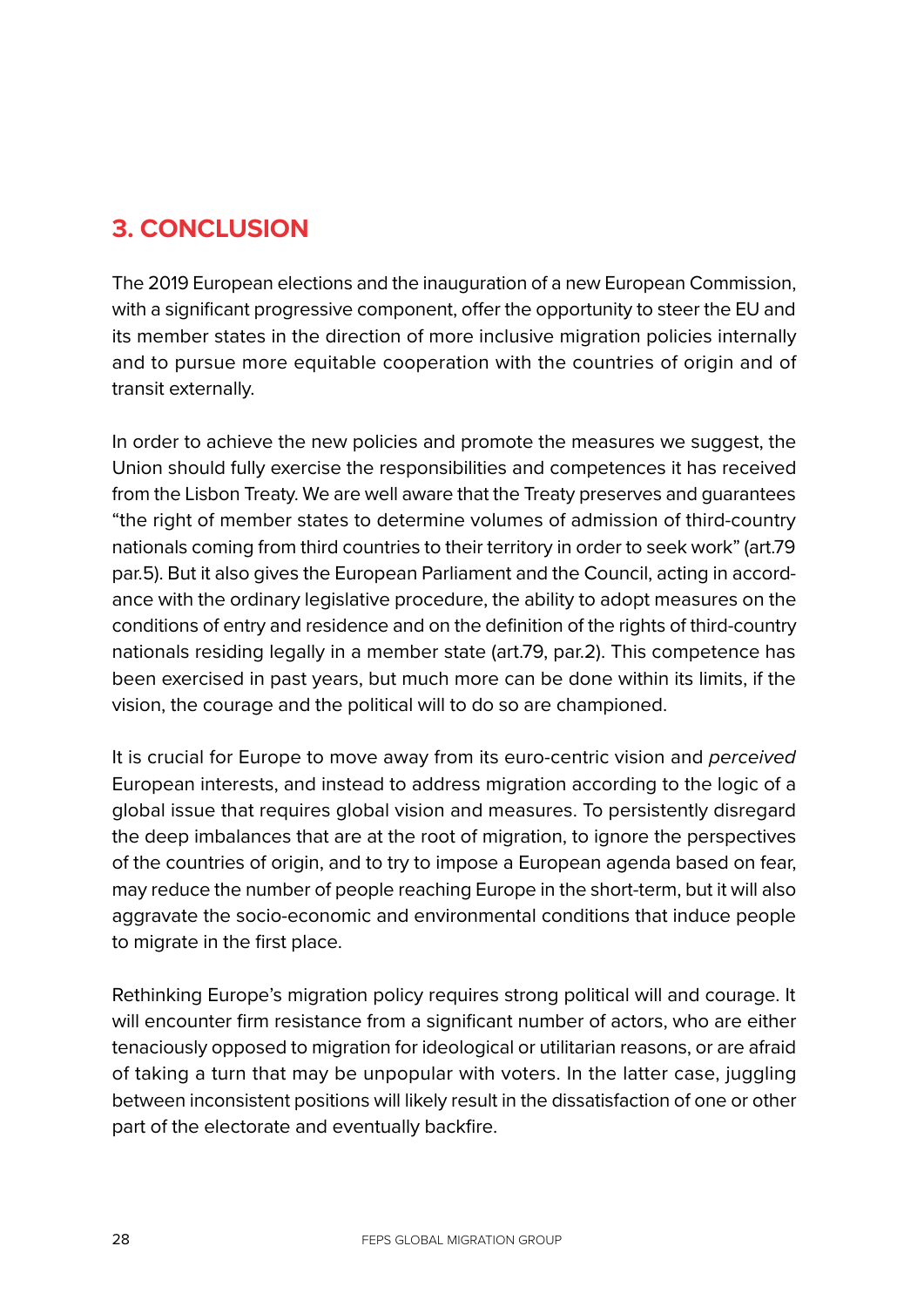

Against this backdrop taking the risk of changing European citizens' perspective and narrative on migration is warranted and worthy. Migrants are people with full rights and aspirations, and changing the policy plot line represents a progressive opportunity for Europe. Instead of retreating behind increasingly hard borders, the European Union must choose to act as a fair global player. The reshaping of its relations with the countries of origin and transit, and with African countries in particular, around the need to support their sustainable development and to better govern migration together, is quite simply long overdue.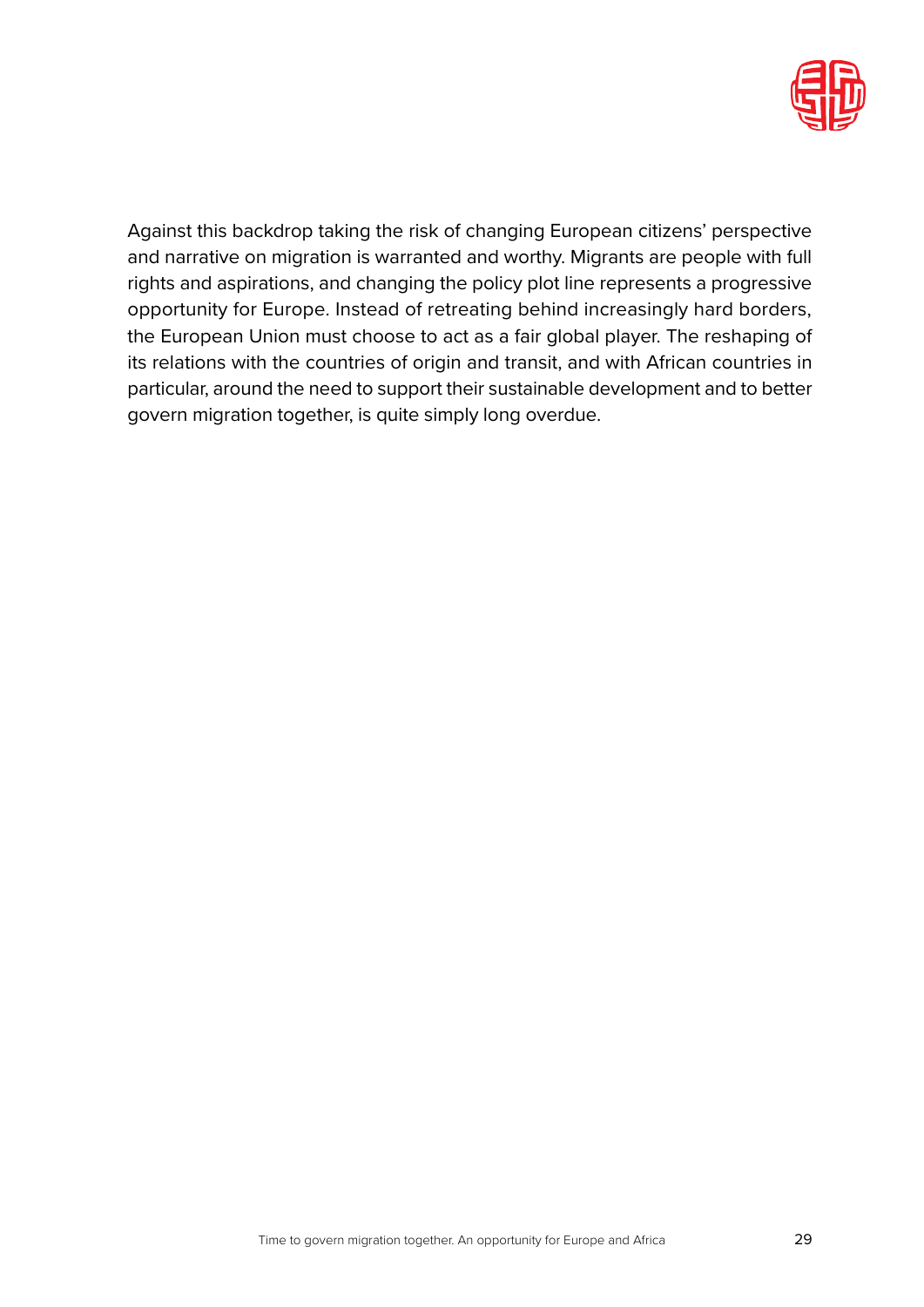# MEMBERS OF THE **FEPS GLOBAL MIGRATION GROUP**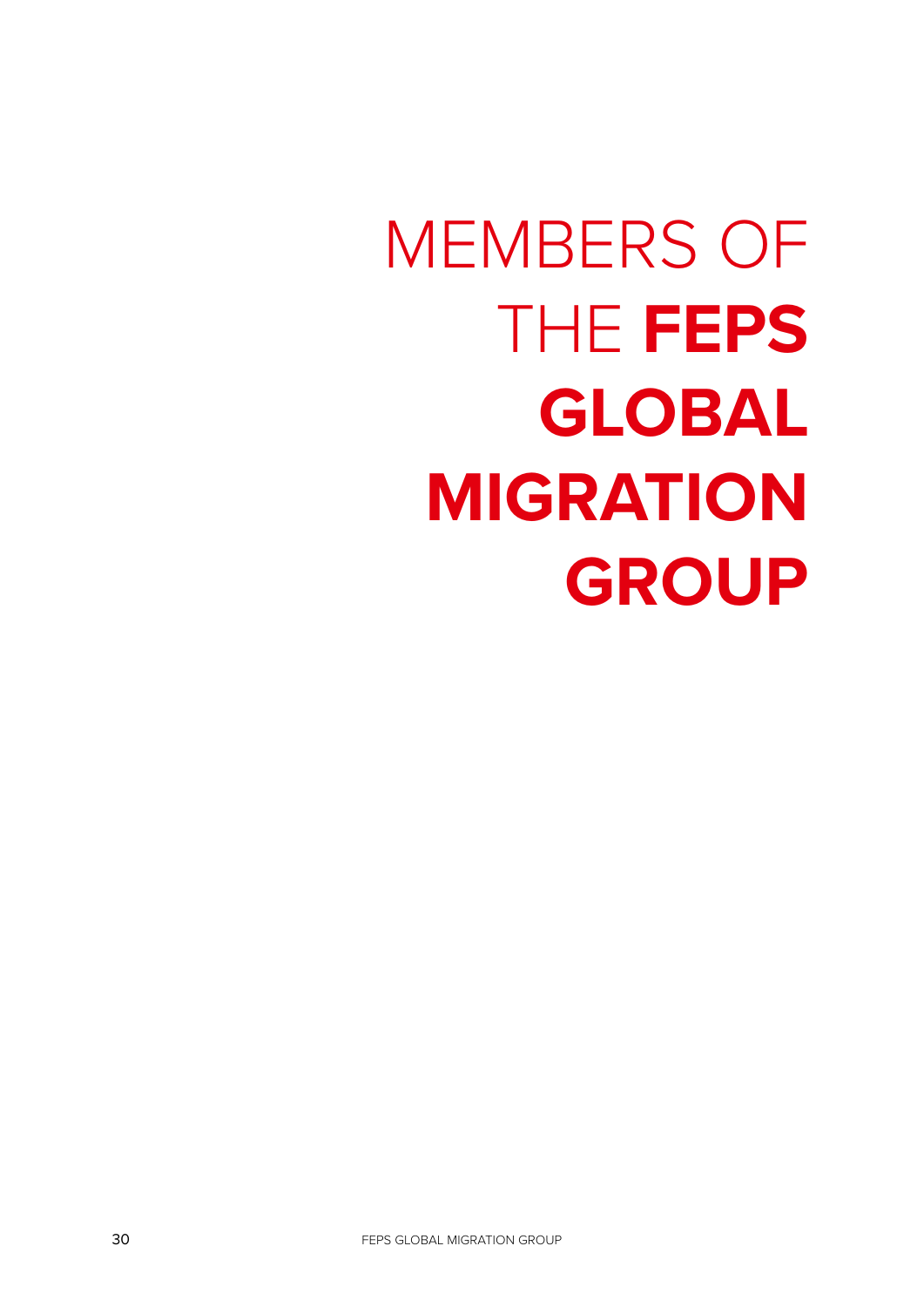

Chaired by *Giuliano AMATO, Italy*

*László ANDOR, Hungary Enrique BARÓN CRESPO, Spain Ton BEUMER, The Netherlands Olenka DELANGHE, Belgium Raúl DELGADO-WISE, Mexico Giulio DI BLASI, Italy Papa Demba FALL, Senegal Philippe FARGUES, France Karl FLECKER, Canada Michel FOUCHER, France Daniele FRIGERI, Italy Anna Elisabetta GALEOTTI, Italy Hedwig GIUSTO, Italy Guy GOODWIN-GILL, United Kingdom/Australia Pierre KAMDEN, France/Cameroon Gerald KNAUS, Austria Marije LAFFEBER, The Netherlands Mehdi LAHLOU, Morocco Hervé LE BRAS, France Ottilia Anna MAUNGANIDZE, South Africa Javier MORENO SÁNCHEZ, Spain Yaye Helene NDIAYE, Senegal Lisa PELLING, Sweden Maria João RODRIGUES, Portugal Gesine SCHWAN, Germany Anne VAN DER MEER, The Netherlands Caroline WANJIKU KIHATO, South Africa Catherine WOLLARD, Belgium/United Kingdom*

*This paper is the result of the reflections of the Group.*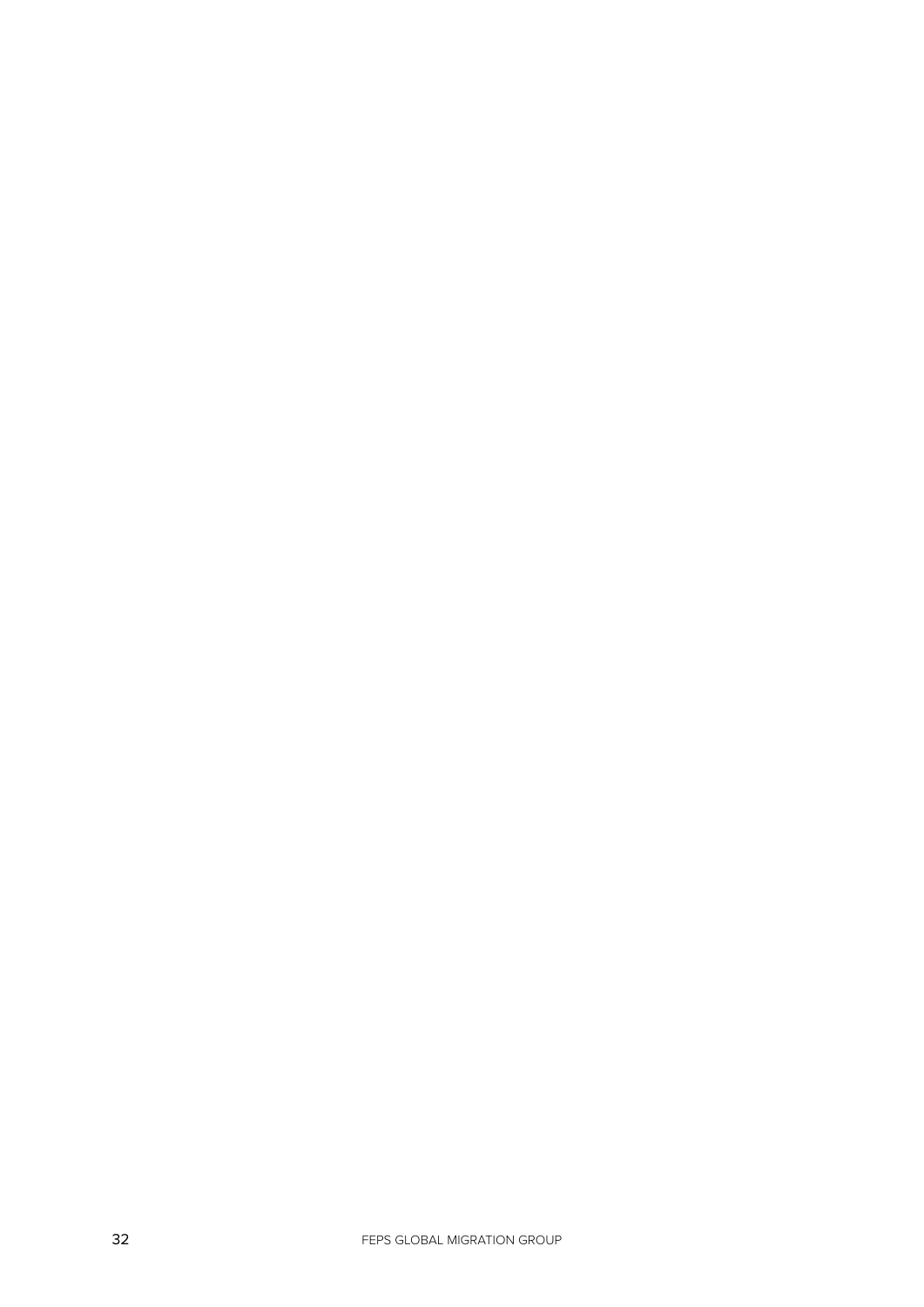